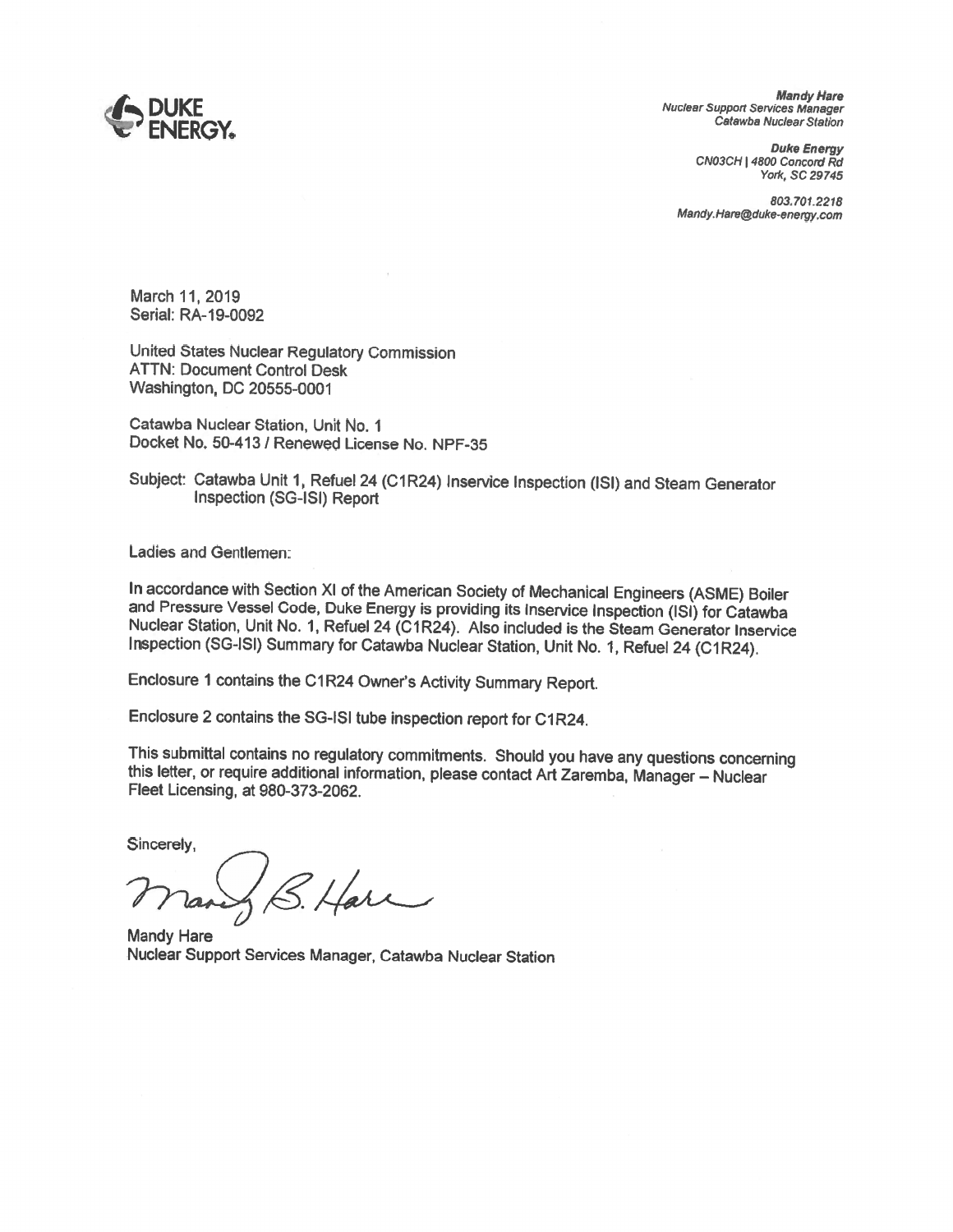U.S. Nuclear Regulatory Commission **Page 2** Serial: RA-19-0092

### Enclosure(s):

- 1. Owner's Activity Summary Report For Refueling Outage 24
- 2. Steam Generator Inservice Inspection Report For Refueling Outage 24

### NDE

cc: (w/ all enclosures)

Michael Mahoney, NRC Project Manager, NRR

cc: (without SG data)

Catherine Haney, NRC Regional Administrator, Region II

J.D. Austin, NRC Resident Inspector, Catawba Nuclear Station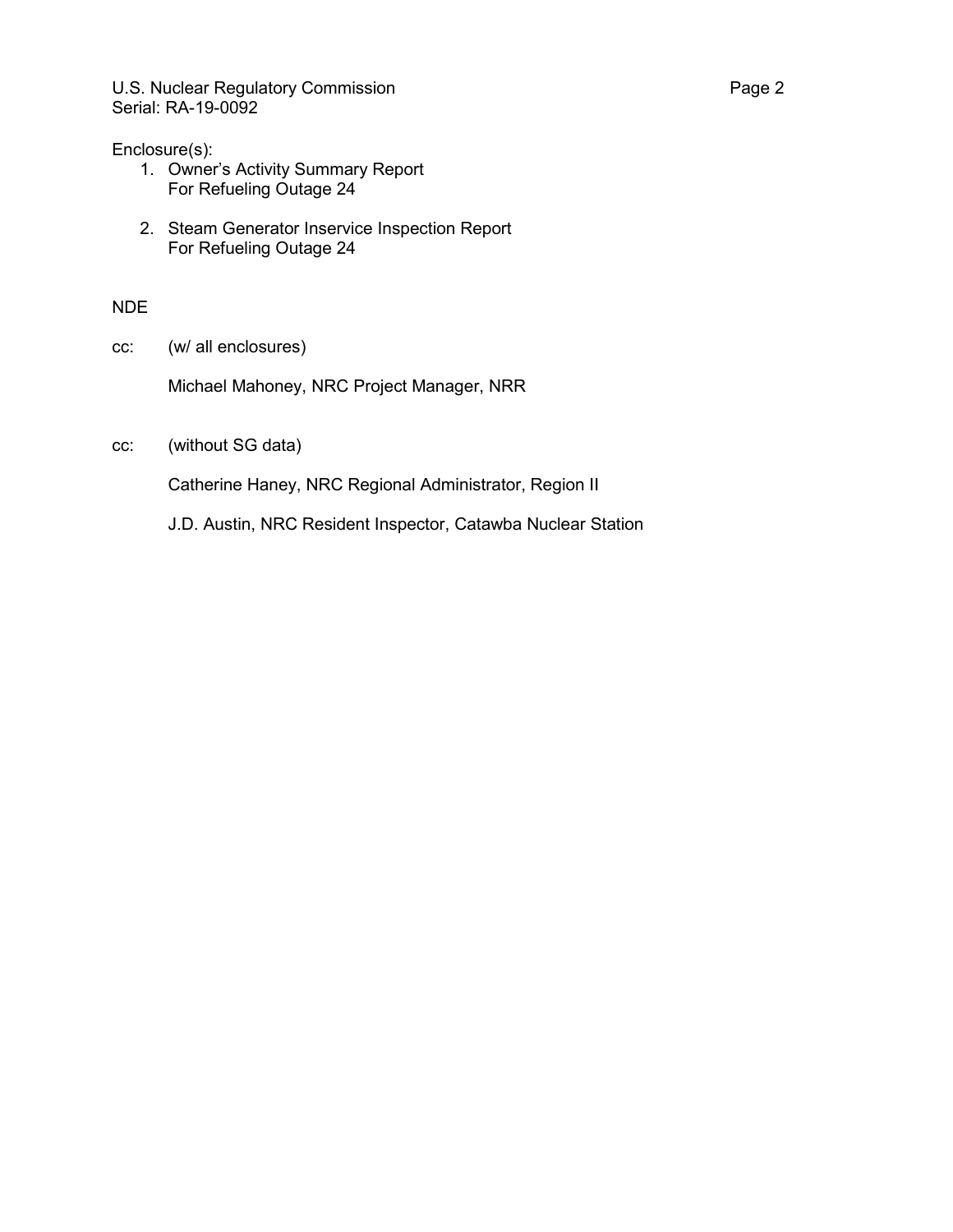Enclosure 1 RA-19-0092

**Enclosure 1**

**Owner's Activity Summary Report for Refueling Outage 24**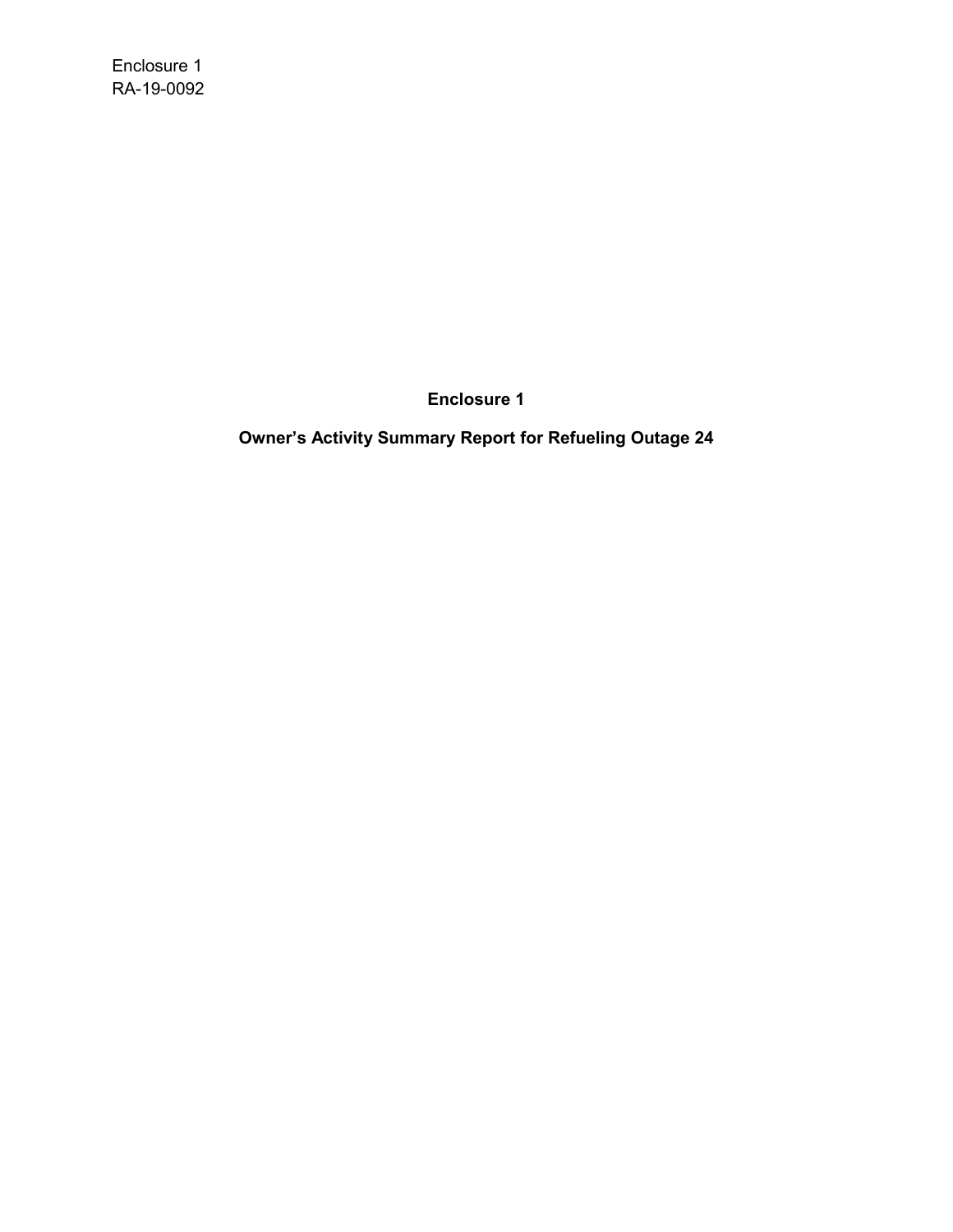#### DUKE ENERGY

### INSERVICE INSPECTION SUMMARY REPORT UNIT **1** CATAWBA 2018 REFUELING OUTAGE C1R24 (Outage 3)

Location: 4800 Concord Road, York, SC, 29745

NRC Docket No. 50-413

*Commercial Service Date: June 29, 1985* 

*Owner: Duke Energy 526 South Church St. Charlotte, NC 28201-1006* 

*Revision 0* 

*Originated By:* 

 $\mathcal{H}_{\mu\nu}$ 

*Date* 2/26/19

Austin C. Keller

*Checked By:* 

 $111$ 

Timothy D. Myers

*Approved By:* 

*Mark A. Pyne* 

*~/:U./t'f* 

*Date* 

*Date z/2~/r°l*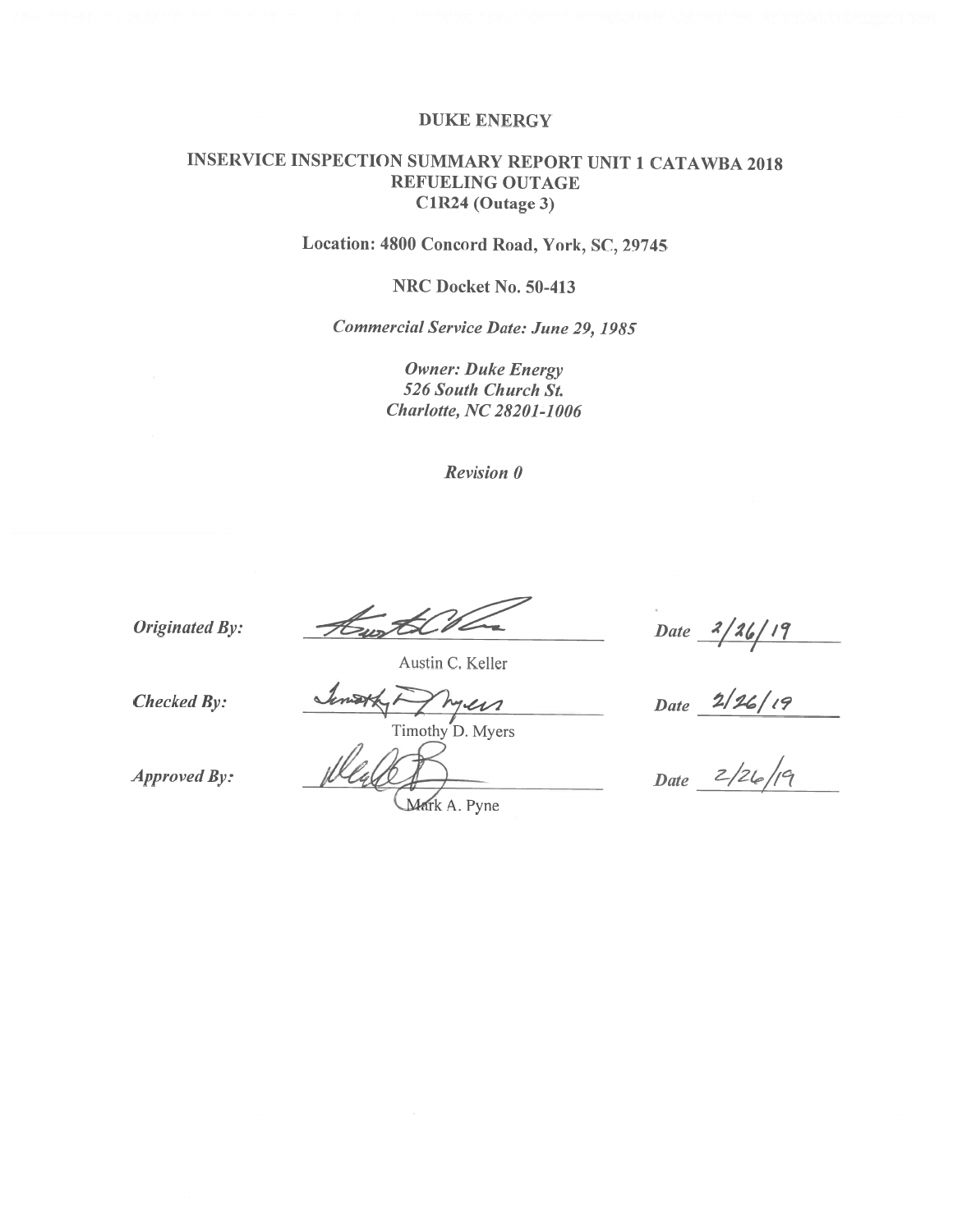**CASE** 

# **FORM OAR-1 OWNER'S ACTIVITY REPORT**

| Report Number<br>Owner's Activity Report for Refueling Outage C1R24                                                                                                                                                                                                                                                                                                                                                                                                                                                                                                                                                                                                                                                                                                                                                                                                                                                                                                                                                                                                            |
|--------------------------------------------------------------------------------------------------------------------------------------------------------------------------------------------------------------------------------------------------------------------------------------------------------------------------------------------------------------------------------------------------------------------------------------------------------------------------------------------------------------------------------------------------------------------------------------------------------------------------------------------------------------------------------------------------------------------------------------------------------------------------------------------------------------------------------------------------------------------------------------------------------------------------------------------------------------------------------------------------------------------------------------------------------------------------------|
| Plant<br>Catawba Nuclear Station, 4800 Concord Road, York, SC 29745                                                                                                                                                                                                                                                                                                                                                                                                                                                                                                                                                                                                                                                                                                                                                                                                                                                                                                                                                                                                            |
| Unit No.<br>Commercial service date<br>June 29, 1985<br>Refueling outage no. C1R24<br>(if applicable)                                                                                                                                                                                                                                                                                                                                                                                                                                                                                                                                                                                                                                                                                                                                                                                                                                                                                                                                                                          |
| Current inspection interval<br>Fourth Inspection Interval (ISI), Third Inspection Interval (Containment ISI)<br>(1st, 2nd, 3rd, 4th, other)                                                                                                                                                                                                                                                                                                                                                                                                                                                                                                                                                                                                                                                                                                                                                                                                                                                                                                                                    |
| Current inspection period<br>Second Inspection Period (ISI and Containment ISI)<br>(1st, 2nd, 3rd)                                                                                                                                                                                                                                                                                                                                                                                                                                                                                                                                                                                                                                                                                                                                                                                                                                                                                                                                                                             |
| Edition and Addenda of Section XI applicable to the<br>inspection plans<br>ASME Section XI 2007 Edition through 2008 Addenda                                                                                                                                                                                                                                                                                                                                                                                                                                                                                                                                                                                                                                                                                                                                                                                                                                                                                                                                                   |
| Date and revision of inspection plans<br>See Attachment - Page 2                                                                                                                                                                                                                                                                                                                                                                                                                                                                                                                                                                                                                                                                                                                                                                                                                                                                                                                                                                                                               |
| Edition and Addenda of Section XI applicable to repair/replacement activities, if different than<br>the inspection plans<br>Same as above                                                                                                                                                                                                                                                                                                                                                                                                                                                                                                                                                                                                                                                                                                                                                                                                                                                                                                                                      |
| The following Code Cases are permitted by the ISI Plan and Addenda:<br>4th Interval: N-513-3, N-532-5, N-586-1, N-600, N-613-1, N-639, N-643-2,<br>N-648-1, N-651, N-705, N-706-1, N-712, N-716-1, N-722-1, N-729-4, N-731,<br>Code Cases used for inspection<br>N-735, N-747, N-751, N-765, N-770-2, N-771, N-776, N-786-1, N-798,<br>and evaluation:<br>N-800, N-805, N-823, N-825, & N-845<br>(if applicable)                                                                                                                                                                                                                                                                                                                                                                                                                                                                                                                                                                                                                                                               |
| <b>CERTIFICATE OF CONFORMANCE</b><br>I certify that (a) the statements made in this report are correct; (b) the examinations and tests meet the Inspection Plan<br>as required by the ASME Code, Section XI; and (c) the repair/replacement activities and evaluations supporting the<br>completion of<br>C1R24<br>conform to the requirements of Section XI.<br>(refueling outage number)                                                                                                                                                                                                                                                                                                                                                                                                                                                                                                                                                                                                                                                                                     |
| Signed<br>Austin C. Keller, ISI Program Owner Date 2/26/19                                                                                                                                                                                                                                                                                                                                                                                                                                                                                                                                                                                                                                                                                                                                                                                                                                                                                                                                                                                                                     |
|                                                                                                                                                                                                                                                                                                                                                                                                                                                                                                                                                                                                                                                                                                                                                                                                                                                                                                                                                                                                                                                                                |
| <b>CERTIFICATE OF INSERVICE INSPECTION</b><br>I, the undersigned, holding a valid commission issued by the National Board of Boiler and Pressure Vessel Inspectors<br>and the State or Province of South Carolina and employed by OneCIS Insurance Company Lynn, MA have inspected<br>the items described in this Owner's Activity Report, and state that, to the best of my knowledge and belief, the Owner<br>has performed all activities represented by this report in accordance with the requirements of Section XI.<br>By signing this certificate neither the Inspector nor his employer makes any warranty, expressed or implied, concerning<br>the repair/replacement activities and evaluation described in this report. Furthermore, neither the Inspector nor his<br>employer shall be liable in any manner for any personal injury or property damage or a loss of any kind arising from or<br>connected with this inspection.<br>$0.$ Molle $\vdash$<br>Commissions /5/96<br>Inspector's Signature<br>National Board, State, Province, and Endorsements<br>Date |
|                                                                                                                                                                                                                                                                                                                                                                                                                                                                                                                                                                                                                                                                                                                                                                                                                                                                                                                                                                                                                                                                                |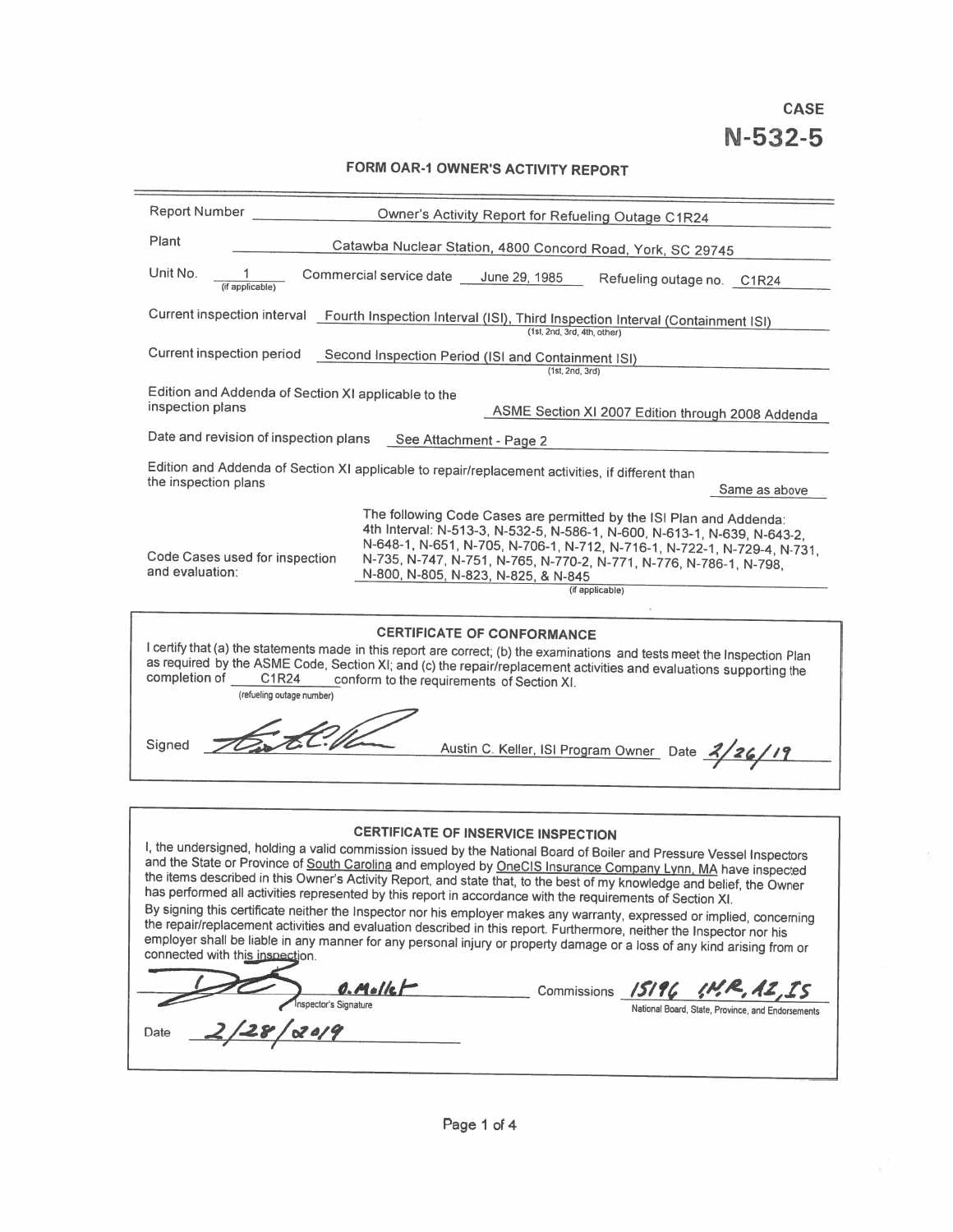# **CASE N-532-5**

#### **Attachment**

#### **Catawba Unit 1 Refuel Outage 24, Inservice Inspection Report**

#### **Date and Revision of Inservice Inspection Plans:**

#### **I. Fourth Interval Inservice Inspection Plans**

- 1. The following documents comprise the Catawba Nuclear Station 4<sup>th</sup> Interval Inservice Inspection Plan for Unit 1 (Class 1, 2, and 3 Components):
	- a. Catawba Nuclear Station Unit 1 and Unit 2 Fourth Interval Inservice Inspection Plan, Document #CISI-1462.10-0040-ISI PLAN, Rev. 4, dated 01/14/2019.
	- b. Fourth Interval Inservice Inspection Outage Schedule Catawba Nuclear Station Unit 1, Document #CISI-1462.10-0040-UNIT 1, Rev. 1, dated 02/06/2019.
- 2. The following documents comprise the Catawba Nuclear Station 4th Interval Inservice Inspection Pressure Test Plan for Unit 1:
	- a. Catawba Nuclear Station Units 1 and 2 Fourth Inspection Interval Inservice Inspection Pressure Test Plan, Document #CISI-1462.20.0040-PTPlan, Rev. 1, dated 07/13/2017, including the following addenda:
		- i. CISI-1462.20-0040-C1-PT-003

#### **II. Third Interval Containment Inservice Inspection Plan**

- 1. The following document comprises the Catawba Nuclear Station 3rd Interval Containment Inservice Inspection Plan for Unit 1 (Class MC):
	- a. Catawba Nuclear Station Units 1 and 2 Third Interval Containment Inservice Inspection Plan, Document #CN-ISIC3-1042-0001, Rev. 8, dated 12/20/2018.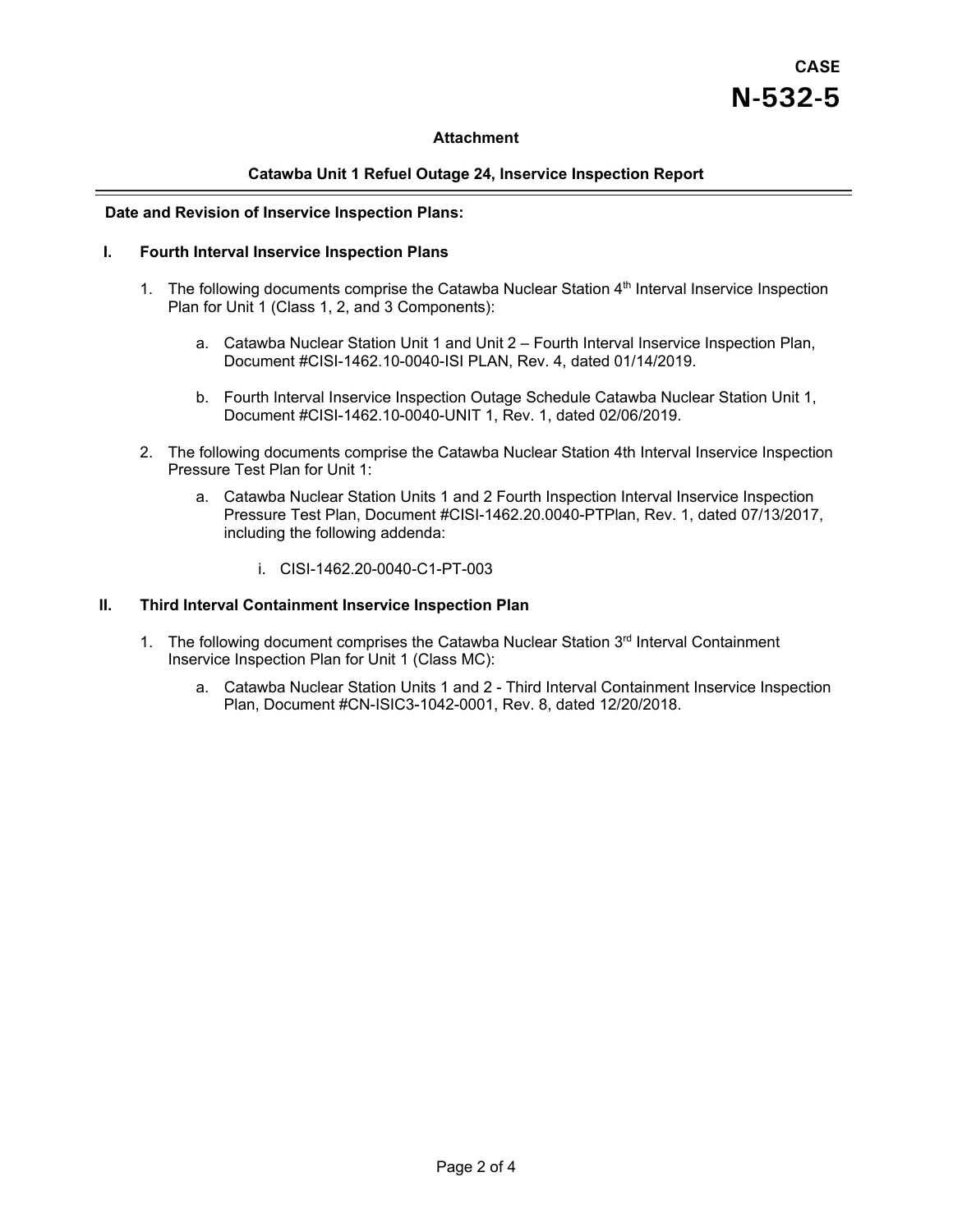#### TABLE 1 ITEMS WITH FLAWS OR RELEVANT CONDITIONS THAT REQUIRED EVALUATION FOR CONTINUED SERVICE

| <b>Examination</b><br><b>Category and</b><br><b>Item Number</b> | <b>Item Description</b>                                                                                                                                      | <b>Evaluation Description</b>                                                                                                                                                                                                                                                                       |
|-----------------------------------------------------------------|--------------------------------------------------------------------------------------------------------------------------------------------------------------|-----------------------------------------------------------------------------------------------------------------------------------------------------------------------------------------------------------------------------------------------------------------------------------------------------|
| $F-A / F1.12$                                                   | C1-07668 / 1-R-NV-1932                                                                                                                                       | VT-3 examination revealed excess U-<br>bolt material outside the locking nuts<br>bent. WR# 20127298 was written to<br>remove excess material on the outside<br>of the upper and lower locking nuts.<br><b>Engineering Evaluation found support</b><br>to be acceptable. Reference NCR#<br>02245099. |
| $F-A / F1.30$                                                   | C1-06030 / 1-R-KC-0404                                                                                                                                       | VT-3 examination revealed a loose jam<br>nut. WR# 20126813 was written to<br>tighten loose jam nut. Engineering<br>Evaluation found support to be<br>acceptable. Reference NCR#<br>02244153.                                                                                                        |
| B-P / B15.10                                                    | Boric acid residue found on NC Pump 1C<br>Seal Housing during ISI Pressure Test Zone,<br>1NC-001L-A                                                          | Area identified in NCR# 02247880 was<br>evaluated by Engineering and found to<br>be acceptable.                                                                                                                                                                                                     |
| B-P / B15.10                                                    | Boric acid residue found on Incore<br>Instrumentation Tubing during ISI Pressure<br>Test Zone, 1NC-001L-A                                                    | Area identified in NCR# 02247870 was<br>evaluated by Engineering and found to<br>be acceptable.                                                                                                                                                                                                     |
| B-P / B15.10                                                    | Boric acid residue found on NC Pump 1D<br>Seal Housing and intermittent around the<br>circumference of the pump during ISI<br>Pressure Test Zone, 1NC-001L-A | Area identified in NCR# 02247865 was<br>evaluated by Engineering and found to<br>be acceptable.                                                                                                                                                                                                     |
| C-H / C7.10                                                     | Boric acid residue found on mechanical joint<br>1ND-1 MJ-2 (Class B Bolted Connection -<br>$IWA-5241(f))$                                                    | Area identified in NCR# 02245111 was<br>evaluated by Engineering and found to<br>be acceptable.                                                                                                                                                                                                     |
| C-H / C7.10                                                     | Boric acid residue found on the 1A and 1B ND<br>Heat Exchanger Flanges (Class B Bolted<br>Connection - IWA-5241(f))                                          | Areas identified in NCR# 02245630<br>was evaluated by Engineering and<br>found to be acceptable.                                                                                                                                                                                                    |
| C-H / C7.10                                                     | Boric acid residue found during ISI Pressure<br>Test Zone, 1NV-006L-B                                                                                        | Areas identified in NCR# 02147044<br>were evaluated by Engineering and<br>found to be acceptable.                                                                                                                                                                                                   |
| C-H / C7.10                                                     | Boric acid residue found during ISI Pressure<br>Test Zone, 1NV-003L-B                                                                                        | Areas identified in NCR# 02141397<br>were evaluated by Engineering and<br>found to be acceptable.                                                                                                                                                                                                   |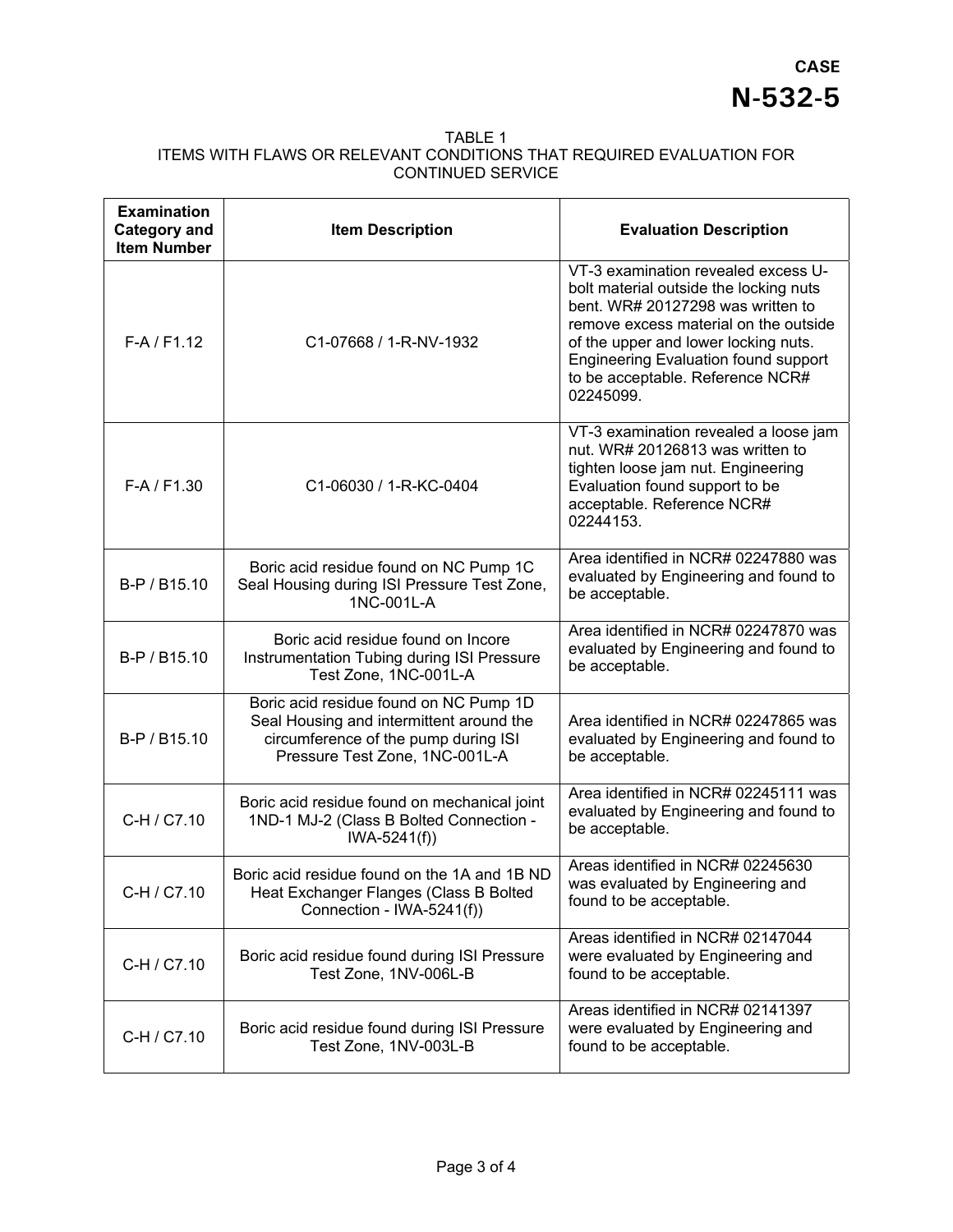### TABLE 2

## ABSTRACT OF REPAIR/REPLACEMENT ACTIVITIES REQUIRED FOR CONTINUED SERVICE

| Code<br><b>Class</b> | <b>Item Description</b>                                | <b>Description of Work</b>                                                    | <b>Date Completed</b> | Repair /<br>Replacement<br><b>Plan Number</b> |
|----------------------|--------------------------------------------------------|-------------------------------------------------------------------------------|-----------------------|-----------------------------------------------|
| 3                    | <b>Nuclear Sampling</b><br>System weld<br>1492RN398-25 | Repair weld<br>1492RN398-25 due to<br>lack of penetration on<br>the weld root | 11/26/2018            | 20106077-01                                   |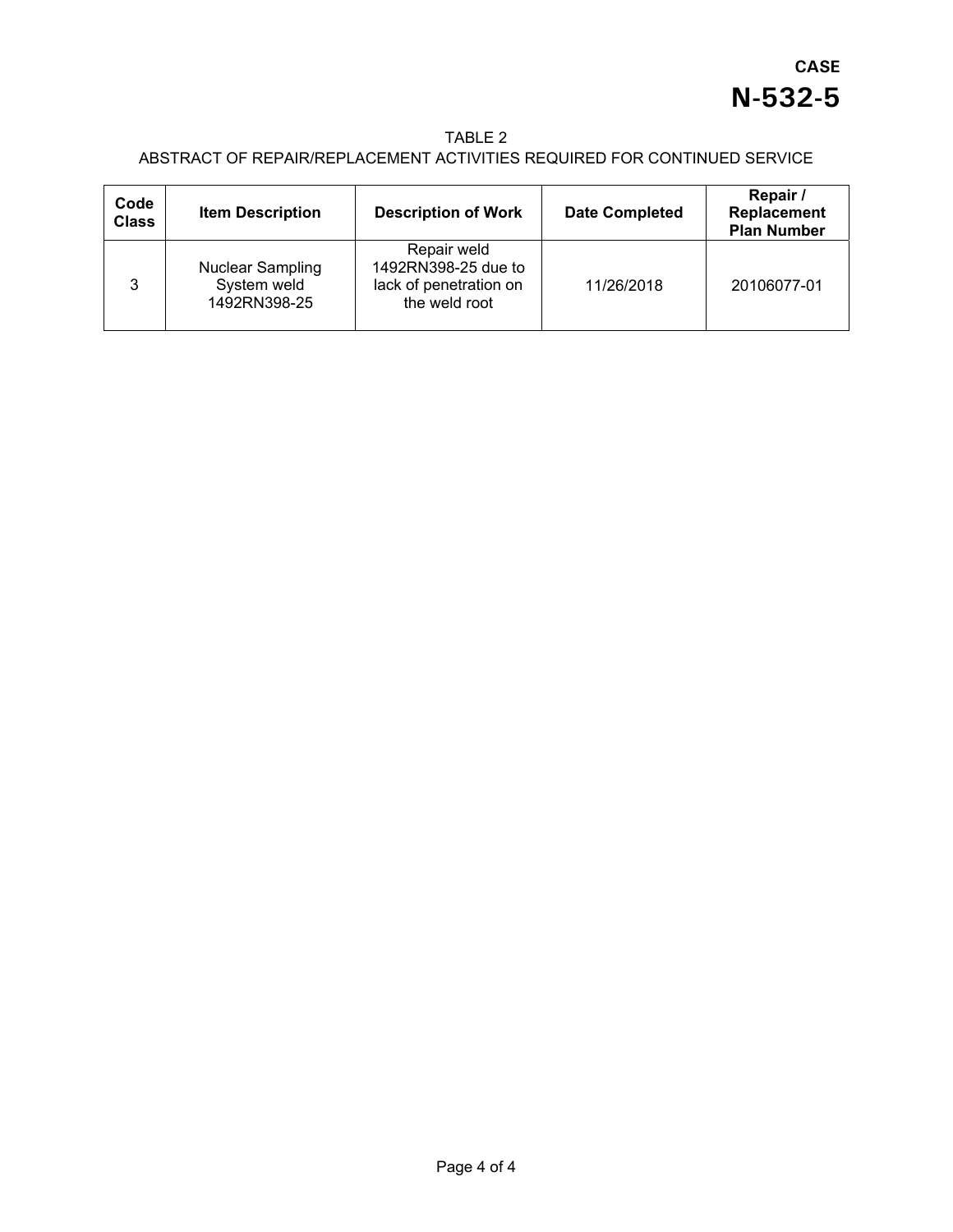Enclosure 2 RA-19-0092

**Enclosure 2**

**Steam Generator Inservice Inspection Report for Refueling Outage 24**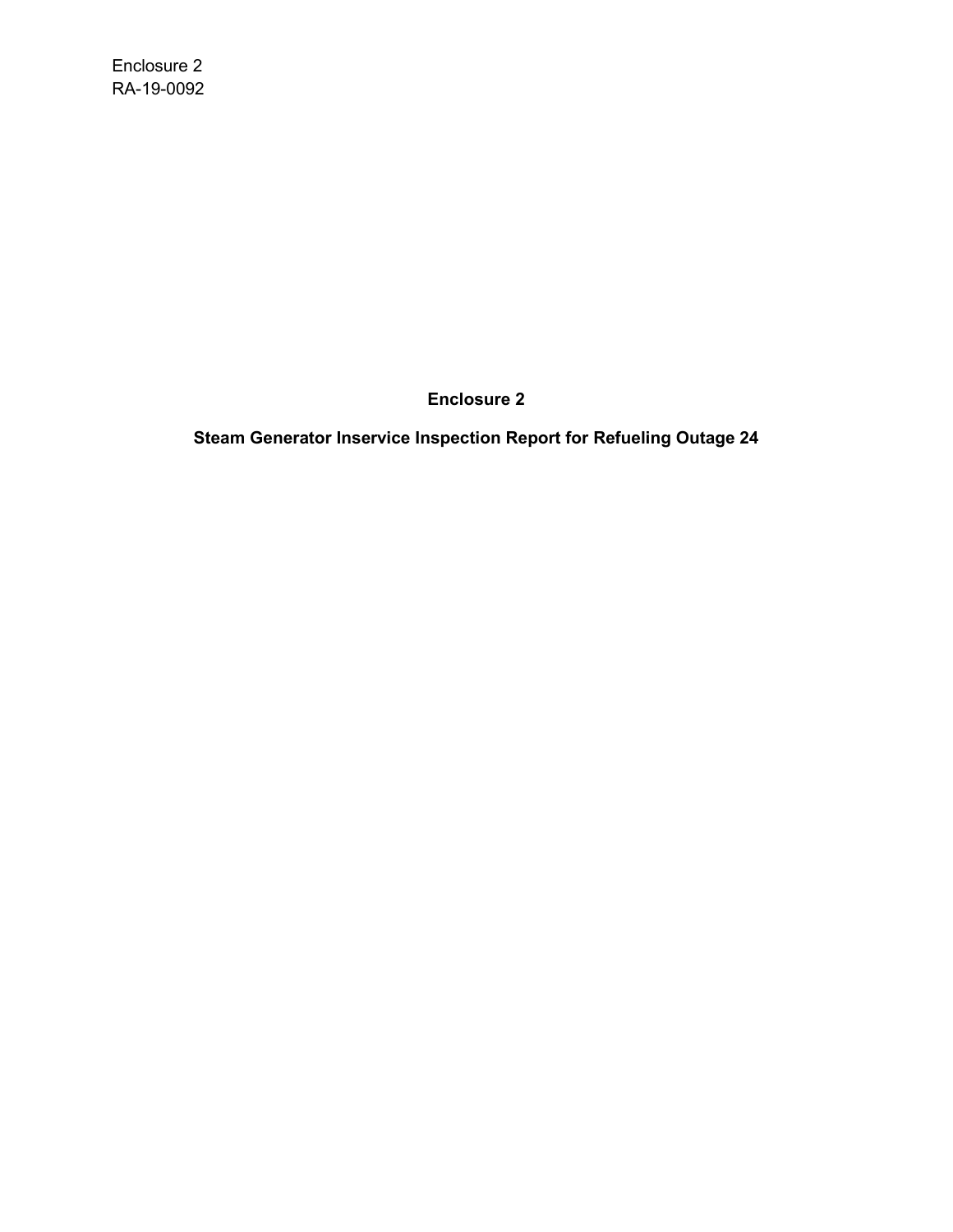# *Steam Generator In-service Inspection Summary Report*

*Catawba Nuclear Station Unit 1 CJR24 Fall Outage 2018* 

Location: Catawba Nuclear Station, 4800 Concord Road, York, SC 29745

NRC Docket No. 50-413 National Board No. 130

Commercial Service Date: June 29, 1985

Owner: Duke Energy Carolinas, LLC 526 South Church St. Charlotte, N.C. 28202

| Revision 0                      |                         |
|---------------------------------|-------------------------|
| Prepared By: Dan Mayes UBM ayes | Date: 25 2019           |
| Checked By: Chuck Cauther       | $2 - 5 - 2019$<br>Date: |
| Approved By: Etienne Fonteneau  | 2.5.2019<br>Date:       |

Document Completion Date: **2/19/2019**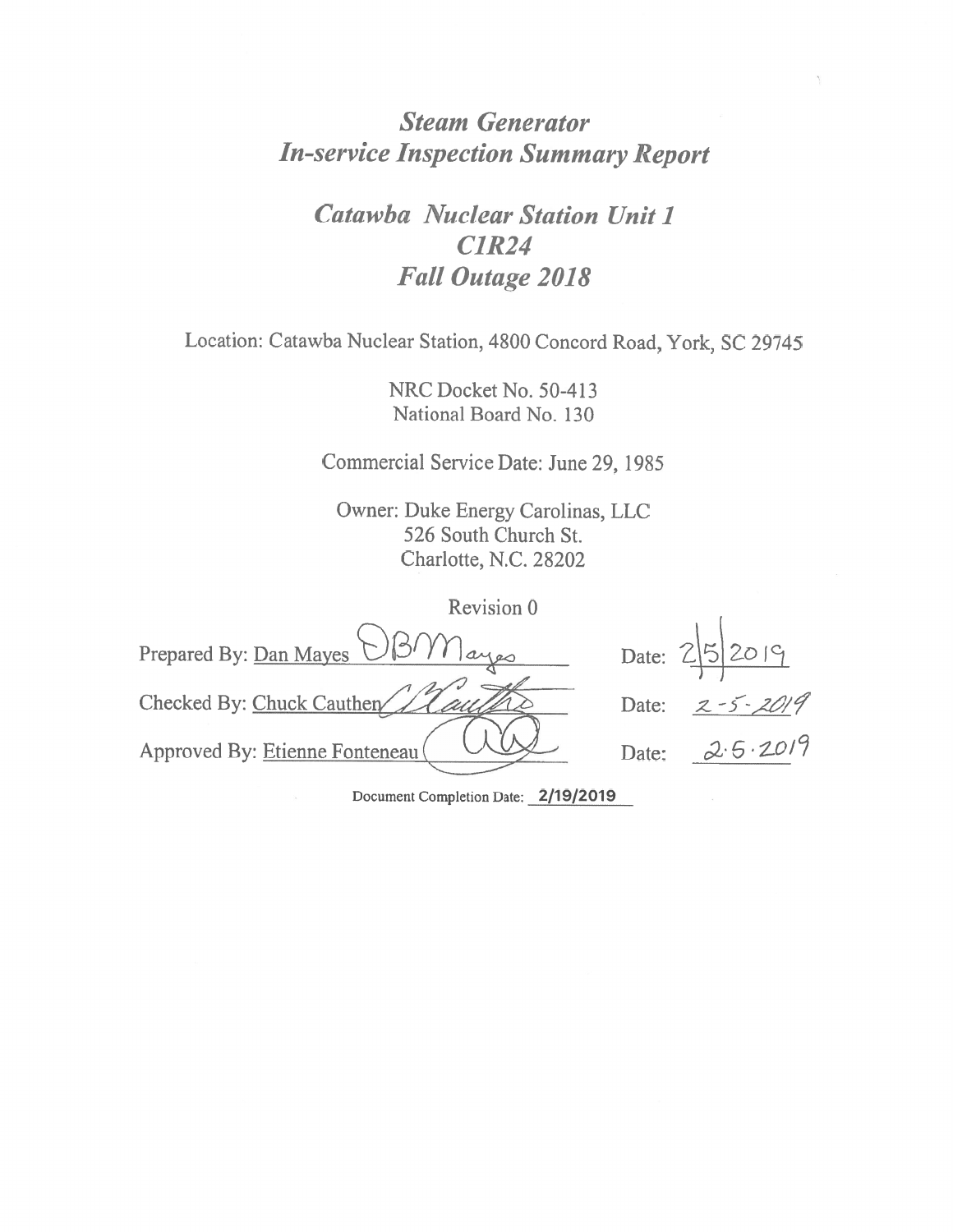# **CASE N-532-5**

## **FORM OAR-1 OWNER'S ACTIVITY REPORT**

| Report Number Owner's Activity Report for SG Inspection Outage C1R24                                                                                                                                                                                                                                                                                                                                                                                                                                                                                                                                                                                                                                                                                                                                                                                                                                                                     |
|------------------------------------------------------------------------------------------------------------------------------------------------------------------------------------------------------------------------------------------------------------------------------------------------------------------------------------------------------------------------------------------------------------------------------------------------------------------------------------------------------------------------------------------------------------------------------------------------------------------------------------------------------------------------------------------------------------------------------------------------------------------------------------------------------------------------------------------------------------------------------------------------------------------------------------------|
| Plant Catawba Nuclear Station, 4800 Concord Road, York, SC 29745                                                                                                                                                                                                                                                                                                                                                                                                                                                                                                                                                                                                                                                                                                                                                                                                                                                                         |
| Unit No. 1 Commercial service date, June 29.1985<br>Refueling outage no. C1R24                                                                                                                                                                                                                                                                                                                                                                                                                                                                                                                                                                                                                                                                                                                                                                                                                                                           |
| 4th                                                                                                                                                                                                                                                                                                                                                                                                                                                                                                                                                                                                                                                                                                                                                                                                                                                                                                                                      |
| (1st, 2nd, 3rd, 4th, ather)                                                                                                                                                                                                                                                                                                                                                                                                                                                                                                                                                                                                                                                                                                                                                                                                                                                                                                              |
| 2 <sub>nd</sub><br>(1st, 2nd, 3rd)                                                                                                                                                                                                                                                                                                                                                                                                                                                                                                                                                                                                                                                                                                                                                                                                                                                                                                       |
| Edition and Addenda of Section XI applicable to the inspection plans 2007 Edition through 2008 Addenda                                                                                                                                                                                                                                                                                                                                                                                                                                                                                                                                                                                                                                                                                                                                                                                                                                   |
|                                                                                                                                                                                                                                                                                                                                                                                                                                                                                                                                                                                                                                                                                                                                                                                                                                                                                                                                          |
| Edition and Addenda of Section XI applicable to repair/replacement activities, if different than the inspection plans Same as plan                                                                                                                                                                                                                                                                                                                                                                                                                                                                                                                                                                                                                                                                                                                                                                                                       |
| Code Cases used for inspection and evaluation: N-532-5                                                                                                                                                                                                                                                                                                                                                                                                                                                                                                                                                                                                                                                                                                                                                                                                                                                                                   |
| (if applicable, including cases modified by Case N-532 and later revisions)                                                                                                                                                                                                                                                                                                                                                                                                                                                                                                                                                                                                                                                                                                                                                                                                                                                              |
| <b>CERTIFICATE OF CONFORMANCE</b><br>I certify that (a) the statements made in this report are correct; (b) the examinations and tests meet the Inspection Plan as<br>required by the ASME Code, Section XI; and (c) the repair/replacement activities and evaluations supporting the completion of<br>C1R24<br>conform to the requirements of Section XI.<br>(refueling outage number)<br>I lay<br>Signed<br>Dan Mayes, Principal Nuclear Engineer                                                                                                                                                                                                                                                                                                                                                                                                                                                                                      |
| CERTIFICATE OF INSERVICE INSPECTION<br>I, the undersigned, holding a valid commission issued by the National Board of Boiler and Pressure Vessel Inspectors and the<br>State or Province of South Carolina and employed by OneCIS Insurance Company of Lynn, MA have inspected the items<br>described in this Owner's Activity Report, and state that, to the best of my knowledge and belief, the Owner has performed all<br>activities represented by this report in accordance with the requirements of Section XI.<br>By signing this certificate neither the Inspector nor his employer makes any warranty, expressed or implied, concerning the<br>repair/replacement activities and evaluation described in this report. Furthermore, neither the Inspector nor his employer shall be<br>liable in any manner for any personal injury or property damage or a loss of any kind arising from or connected with this<br>inspection. |
| <b>Dustin Mallet</b><br>Commissions<br>15196, SC#363, AI, IS, I, N, R,<br><b>Inspector's Signature</b><br>National Board, State, Province, and Endorsements                                                                                                                                                                                                                                                                                                                                                                                                                                                                                                                                                                                                                                                                                                                                                                              |

 $\alpha$ 

Date 02/19/2019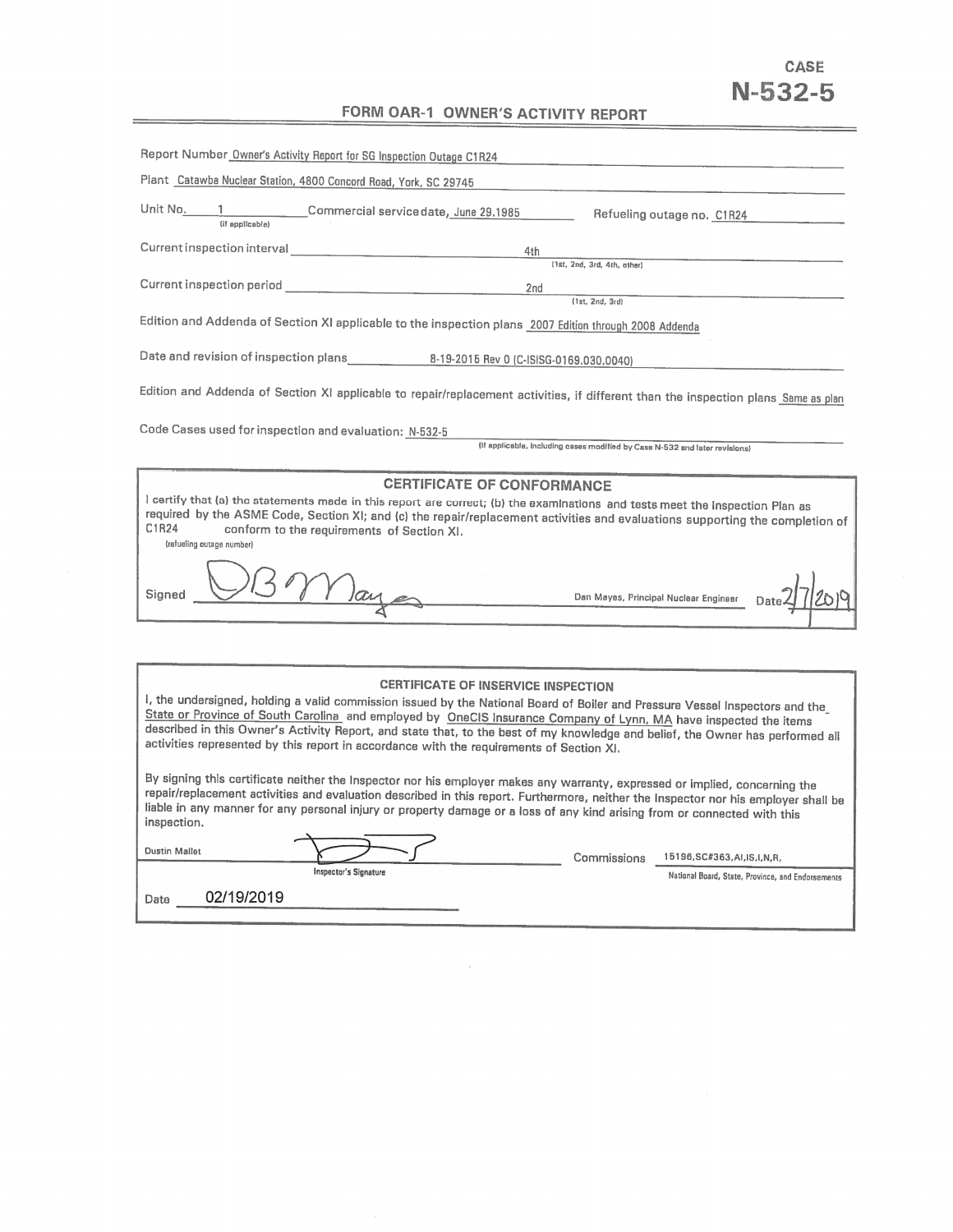#### **TABLE 1 ITEMS WITH FLAWS OR RELEVANT CONDITIONS THAT REQUIRED EVALUATION FOR CONTINUED SERVICE**

| Examination<br>Category and<br><b>Item Number</b>                                            | <b>Item Description</b>                    | <b>Evaluation Description</b>                                                                   |
|----------------------------------------------------------------------------------------------|--------------------------------------------|-------------------------------------------------------------------------------------------------|
| Category B-Q<br>B16.20.001<br>B <sub>16.20.002</sub><br>B <sub>16.20.003</sub><br>B16.20.004 | Steam Generator Tubing in U-Tube<br>Design | No ASME Section XI Acceptance<br>Requirement Exceeded (Reference<br>Attached Inspection Report) |

**TABLE 2 ABSTRACTOF REPAIR/REPLACEMENT ACTIVITIES REQUIRED FOR CONTINUED SERVICE**

| Code Class | Item               | <b>Description</b> | Date             | Repair/Replacement |
|------------|--------------------|--------------------|------------------|--------------------|
|            | <b>Description</b> | of Work            | <b>Completed</b> | <b>Plan Number</b> |
| None       | None               | <b>None</b>        | None             | <b>None</b>        |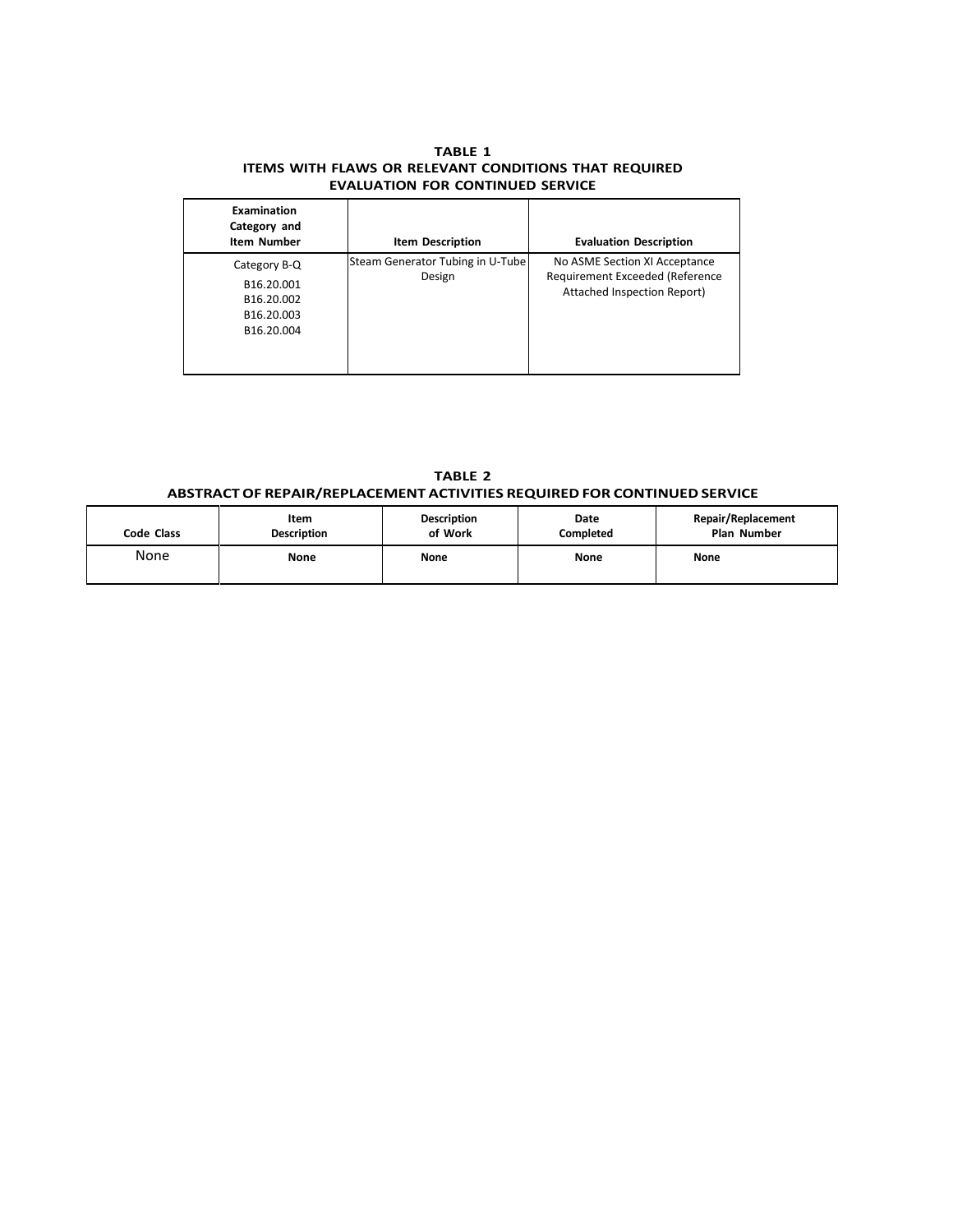# **Catawba C1R24 Steam Generator Tube Inspection Report**

### **Pursuant to Catawba technical specification 5.6.8 the following information is provided:**

### **a. The scope of inspections performed on each SG**

### *Bobbin Inspection*

- *Full length bobbin probe inspection of 50% tubes. The 50% sample contained:* 
	- *All tubes with previous indications, e.g., wear, DNT, PLP, etc.*
	- *All tubes surrounding plugged tubes one tube deep.*
	- *Periphery tubes two rows deep in the hot leg and cold leg (outer perimeter and open lane).*
	- *For tubes plugged last inspection for loose parts, bound the area two tubes deep in the area of interest.*
	- *50% of rows 5-6 full length.*

### *Array Inspection*

- *100% of periphery tubes (5 tubes in from periphery) with array probe from top of tubesheet to the first support in both hot leg (TEH to 01H) and cold leg (TEC to 01C).*
- *Special interest inspections were also performed on selected indications.*

### *Visual Inspection*

- *Previously installed plugs*
- *Bowl cladding inspection*
- *Foreign object search and retrieval (FOSAR) of the tubesheet in all 4 steam generators.*

### **b. Degradation mechanisms found**

*Degradation found included wear at support structures and presumed wear from foreign objects.* 

### **c. Non-destructive examination techniques utilized for each degradation mechanism**

*The bobbin probe was utilized for the detection of wear at support structures and freespan locations and to size wear at support structures. The array probe was used to size the presumed foreign object wear.* 

### **d. Location, orientation (if linear), and measured sizes (if available) of service induced indications.**

*There were 281 indications of fanbar (FB) wear reported. Thirty-four (34) of these indication were newly reported. The deepest of fanbar wear indication was 30% TW. The average growth rate was -0.9 % TW/EFPY. There were five (5) indications of lattice grid (LG) wear reported. There were no newly reported lattice grid wear indications. The deepest of lattice grid wear indication was 21% TW. The average growth rate for lattice grid wear was also negative. There were eighteen (18) indications of presumed foreign object wear with no part present reported. The deepest presumed foreign object wear was 26% TW. One of these indications was newly reported, its depth was 21% TW.*

*The complete listing for service induced indications is attached.*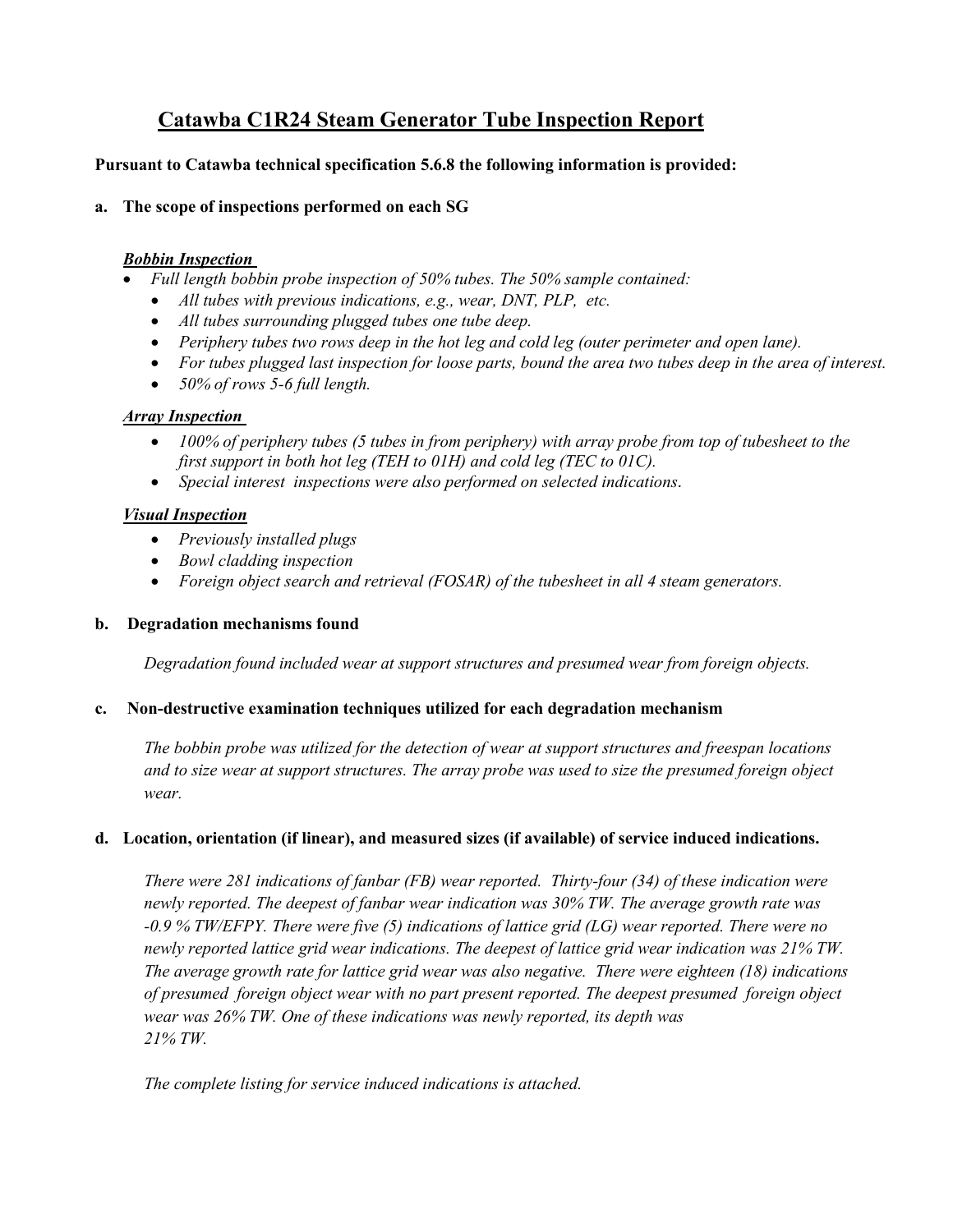#### **e. Number of tubes plugged during the inspection outage for each degradation mechanism**

*There were no tubes plugged in the 1A, 1B, 1C, or 1D SGs.* 

### **f. Total number and percentage of tubes plugged to date, and the effective plugging percentage in each steam generator.**

| Steam Generator'                                               | 1 A | 1 B | 1C | 1 D      | Total |
|----------------------------------------------------------------|-----|-----|----|----------|-------|
| <b>Prior to C1R24</b>                                          |     |     |    |          | 49    |
| CIR24                                                          |     |     |    |          |       |
| <b>Total</b>                                                   |     |     | 24 |          | 49    |
| % Plugged/Effective Plugging %   $0.12\%$   $0.0\%$   $0.36\%$ |     |     |    | $0.26\%$ | 0.18% |

*1= There are 6633 tubes per steam generator* 

#### **g. The results of condition monitoring, including the results of tube pulls and in-situ testing.**

*The cumulative SG EFPY for EOC-22(C1R22) was 17.38, EOC-23 (C1R23) was 18.73 and EOC-24 (C1R24) was 20.21.* 

 *As of EOC-24, the Catawba steam generators had operated 18.73 EFPY since the first in-service inspection after replacement. In total, the Catawba steam generators had operated 20.21 EFPY since replacement.*

*Condition monitoring structural and leakage integrity were met for fanbar, lattice grid and presumed foreign object wear.* 

*An NDE maximum depth call of 49.0 %TW or less for fanbar wear is sufficient to demonstrate a minimum degraded tube burst pressure of 3ΔP, 4050 psi, at 0.95 probability with 50% confidence. The worst case depth call for fanbar wear observed during the inspection was an NDE depth of 30%TW.*

*An NDE maximum depth call of 49.0 %TW or less for lattice grid wear is sufficient to demonstrate a minimum degraded tube burst pressure of 3ΔP, 4050 psi, at 0.95 probability with 50% confidence. The worst case depth call for lattice grid wear observed during the inspection was an NDE depth of 11%TW.*

*An NDE maximum depth call of 51.8%TW or less for FO wear is sufficient to demonstrate a minimum degraded tube burst pressure of 3ΔP, 4050 psi, at 0.95 probability with 50% confidence. The worst case depth call for FO wear observed during the inspection was an NDE depth of 26%TW.*

*During FOSAR, a total of 75 metal objects were found with 32 removed. All foreign objects that were not removed have a technical evaluation demonstrating that tube integrity will be met through the next scheduled inspection at C1R27. There was no wear was associated with any foreign object.* 

*No degradation was detected in the plug visual or bowl cladding inspections.* 

*No in-situ tests or tube pulls were performed.*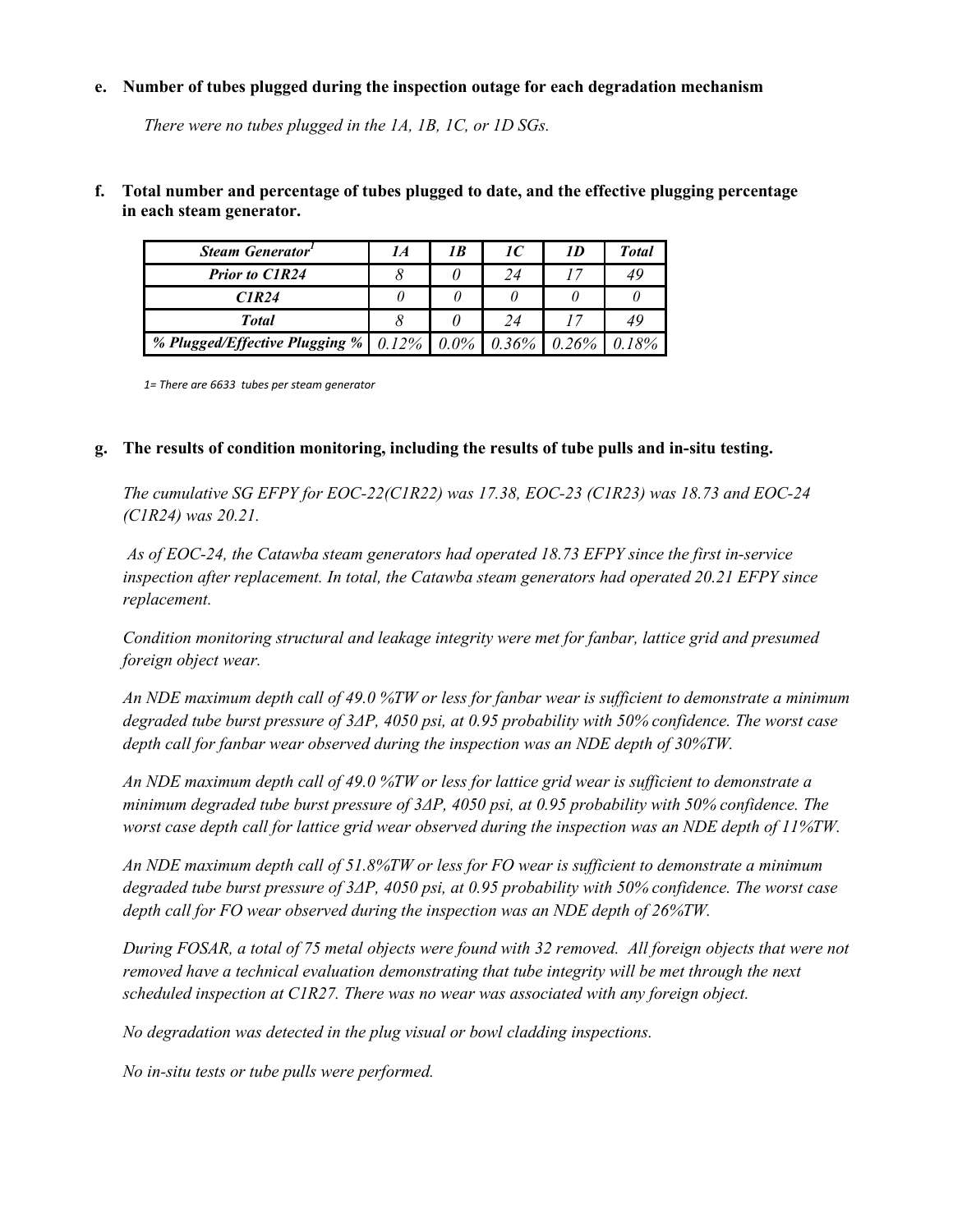SG - 1A Attachment 1 - Service Induced Indications

| ROW COL  |          | VOLTS DEG IND PER          |            |                          |                          | CHN LOCN                       | INCH1          | INCH <sub>2</sub> | UTIL1                    |  |                      | UTIL2 CRLEN CRWID CEG BEGT ENDT            |                    | --+----+------+   | PDIA PTYPE<br>. <b>.</b> .  | CAL L        |            | IDX  <br>$- - - +$ |
|----------|----------|----------------------------|------------|--------------------------|--------------------------|--------------------------------|----------------|-------------------|--------------------------|--|----------------------|--------------------------------------------|--------------------|-------------------|-----------------------------|--------------|------------|--------------------|
| 56       | 57       |                            | .12 74 PCT |                          | 6                        | P5 FB4                         | .86            |                   | WAR                      |  |                      |                                            | TEC TEH            |                   | .560 ZBAHS                  |              | 5 H        | 99                 |
| 114      | 63       | .33                        | 255        | <b>PCT</b>               | 14                       | P5 FB7                         | 1.73           |                   | <b>WAR</b>               |  |                      |                                            | TEC TEH            | .560              | ZBAHS                       |              |            | 2 H 159            |
| 73       | 64       | . 20                       |            | 97 PCT                   | 9                        | P5 FB6                         | $-0.64$        |                   | <b>WAR</b>               |  |                      |                                            | TEC TEH            | .560              | ZBAHS                       |              | 2 H        | 152                |
| 109      | 66       | . 23                       | 80         | <b>PCT</b>               | 10                       | P5 FB7                         | $-1.75$        |                   | WAR                      |  |                      |                                            | TEC TEH            | .560              | ZBAHS                       |              | 2 H        | 193                |
| 55       | 70       | . 19                       | 44         | <b>PCT</b>               | 8                        | P5 FB4                         | $-0.91$        |                   | WAR                      |  |                      |                                            | TEC TEH            | .560              | ZBAHS                       |              | 6 H        | 91                 |
| 61       | 70       | . 25                       | 237        | <b>PCT</b>               | 11                       | P5 FB4                         | .69            |                   | WAR                      |  |                      |                                            | TEC TEH            | .560              | ZBAHS                       |              | 5 H        | 57                 |
| 83       | 72       | . 28                       | 90         | <b>PCT</b>               | 12                       | P5 FB5                         | $-11$          |                   | <b>WAR</b>               |  |                      |                                            | TEC TEH            |                   | .560 ZBAHS                  |              | 2 H        | 24                 |
| 89<br>89 | 72<br>72 | . 43<br>.45                | 267<br>90  | <b>PCT</b><br><b>PCT</b> | 17<br>17                 | P5 FB5<br>P5 FB6               | .10<br>$-0.04$ |                   | <b>WAR</b><br><b>WAR</b> |  |                      |                                            | TEC TEH<br>TEC TEH | .560<br>.560      | <b>ZBAHS</b><br>ZBAHS       |              | 2 H<br>2 H | 21 <br>21          |
| 111      | 74       | .30                        | 62         | <b>PCT</b>               | 12                       | P5 FB4                         | .91            |                   | <b>WAR</b>               |  |                      |                                            | TEC TEH            | .560              | ZBAHS                       | 14 H         |            | 39                 |
| 80       | 75       | . 25                       | 59         | PCT                      | 10                       | P5 FB4                         | $-1.02$        |                   | WAR                      |  |                      |                                            | TEC TEH            | .560              | ZBAHS                       | 13 H         |            | 33                 |
| 114      | 75       | . 25                       | 241        | PCT                      | 10                       | <b>P5 FB5</b>                  | 1.67           |                   | WAR                      |  |                      |                                            | TEC TEH            |                   | .560 ZBAHS                  | 13 H         |            | 34                 |
| 91<br>91 | 76<br>76 | . 28<br>.26                | 65<br>40   | <b>PCT</b><br>PCT        | 11<br>11                 | P5 FB6<br>P5 FB7               | .97<br>.69     |                   | <b>WAR</b><br>WAR        |  |                      |                                            | TEC TEH<br>TEC TEH | .560<br>.560      | ZBAHS<br>ZBAHS              | 14 H<br>14 H |            | 29<br>29           |
| 51       | 78       | . 15                       | 83         | PCT                      | 6                        | P5 01H                         | $-1.70$        |                   | <b>WAR</b>               |  |                      |                                            | TEC TEH            |                   | .560 ZBAHS                  | 13 H         |            | 64                 |
| 55       | 78       | .19                        | 66         | <b>PCT</b>               | 8                        | P5 FB4                         | 1.60           |                   | WAR                      |  |                      |                                            | TEC TEH            | .560              | ZBAHS                       | 13 H         |            | 63                 |
| 89       | 78       | .26                        | 245        | <b>PCT</b>               | 10                       | P5 FB5                         | $-0.82$        |                   | <b>WAR</b>               |  |                      |                                            | TEC TEH            | .560              | ZBAHS                       | 13 H         |            | 15                 |
| 101      | 78       | . 25                       | 78         | PCT                      | 10                       | P5 FB4                         | $-1.58$        |                   | WAR                      |  |                      |                                            | TEC TEH            | .560              | ZBAHS                       | 13 H         |            | 12                 |
| 103      | 78       | .33                        | 78         | <b>PCT</b>               | 13                       | <b>P5 FB5</b>                  | $-1.01$        |                   | <b>WAR</b>               |  |                      |                                            | TEC TEH            |                   | .560 ZBAHS                  | 14 H         |            | 12                 |
| 92       | 79       | . 27                       | 258        | <b>PCT</b>               | 12                       | P5 FB4                         | $-0.64$        |                   | <b>WAR</b>               |  |                      |                                            | TEC TEH            | .560              | ZBAHS                       | 11 H         |            | 258                |
| 81       | 80       | .17                        | 254        | PCT                      | 8                        | <b>P5 FB7</b>                  | $-.76$         |                   | <b>WAR</b>               |  |                      |                                            | TEC TEH            |                   | .560 ZBAHS                  | 11 H         |            | 255                |
| 89       | 80       | . 27                       | 285        | PCT                      | 12                       | P5 FB5                         | $-1.06$        |                   | <b>WAR</b>               |  |                      |                                            | TEC TEH            |                   | .560 ZBAHS                  | 11 H         |            | 253                |
| 91       | 80       | .36                        | 113        | <b>PCT</b>               | 13                       | P5 FB6                         | 1.76           |                   | <b>WAR</b>               |  |                      |                                            | TEC TEH            | .560              | ZBAHS                       | 12 H         |            | 237                |
| 88       | 81       | . 15                       |            | 61 PCT                   | 7                        | <b>P5 FB5</b>                  | $-1.57$        |                   | <b>WAR</b>               |  |                      |                                            | TEC TEH            |                   | .560 ZBAHS                  | 11 H         |            | 243                |
| 90       | 81       | .13                        |            | 92 PCT                   | 5                        | P5 FB5                         | $-1.56$        |                   | <b>WAR</b>               |  |                      |                                            | TEC TEH            |                   | .560 ZBAHS                  |              | 12 H       | 228                |
| 94       | 81       | . 14                       |            | 89 PCT                   | 6<br>- - - - + - - - - + | <b>P5 FB5</b><br>$- - - + - -$ | 1.72           |                   | WAR                      |  | ------+-------+----+ |                                            | TEC TEH            | ----+----+------+ | .560 ZBAHS<br>$- - - - - +$ | . 4          |            | 11 H $244$         |
| ROW COL  |          | VOLTS DEG IND PER CHN LOCN |            |                          |                          |                                | INCH1          | INCH2             | UTIL1                    |  |                      | UTIL2 CRLEN CRWID CEG BEGT ENDT PDIA PTYPE |                    |                   |                             |              |            | CAL L IDX          |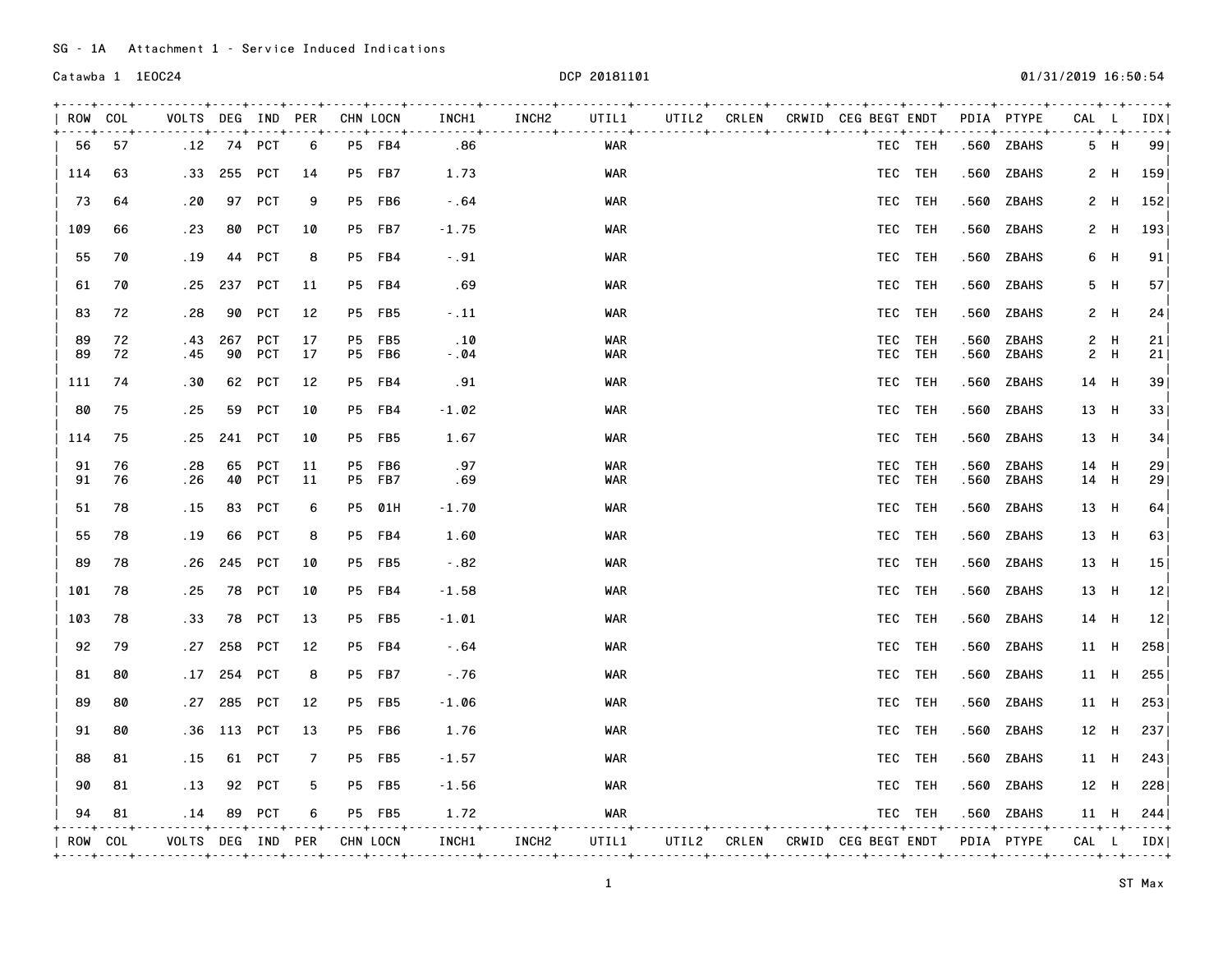Catawba 1 1EOC24 2019 16:50:54 DCP 20181101 2019 16:50:54 2019 16:50:54

| ROW COL    |          | VOLTS DEG IND PER |                   |        |          | CHN LOCN         | INCH1           | INCH2             | UTIL1                    | UTIL2 |       |                                     | CRLEN CRWID CEG BEGT ENDT |                    |              | PDIA PTYPE     | CAL          |      | IDX I      |
|------------|----------|-------------------|-------------------|--------|----------|------------------|-----------------|-------------------|--------------------------|-------|-------|-------------------------------------|---------------------------|--------------------|--------------|----------------|--------------|------|------------|
| 49         | 82       |                   | .21 278 PCT       |        | 9        | P5 FB2           | .90             |                   | <b>WAR</b>               |       |       |                                     |                           | TEC TEH            | .560         | ZBAHS          | 14 H         |      | 84         |
| 77         | 82       | . 26              |                   | 86 PCT | 10       | <b>P5 FB5</b>    | $-13$           |                   | <b>WAR</b>               |       |       |                                     |                           | TEC TEH            |              | .560 ZBAHS     | 12 H         |      | 2261       |
| 91         | 82       | . 25              |                   | 90 PCT | 11       | P5 FB4           | 1.13            |                   | <b>WAR</b>               |       |       |                                     |                           | TEC TEH            |              | .560 ZBAHS     | 11 H         |      | 2371       |
| 99         | 82       |                   | .22 272 PCT       |        | 10       | P5 FB4           | $-1.19$         |                   | <b>WAR</b>               |       |       |                                     |                           | TEC TEH            |              | .560 ZBAHS     | 11 H         |      | 235        |
| 107        | 82       |                   | .38 269 PCT       |        | 15       | <b>P5 FB5</b>    | $-1.12$         |                   | <b>WAR</b>               |       |       |                                     |                           | TEC TEH            |              | .560 ZBAHS     | 11 H         |      | 2331       |
| 102<br>102 | 83<br>83 | . 25              | 77<br>.20 254 PCT | PCT    | 11<br>-9 | P5 FB5<br>P5 FB6 | 1.21<br>$-1.13$ |                   | <b>WAR</b><br><b>WAR</b> |       |       |                                     |                           | TEC TEH<br>TEC TEH | .560<br>.560 | ZBAHS<br>ZBAHS | 11 H<br>11 H |      | 229<br>229 |
| 91         | 84       |                   | .34 265 PCT       |        | 14       | P5 FB4           | $-0.86$         |                   | <b>WAR</b>               |       |       |                                     |                           | TEC TEH            |              | .560 ZBAHS     |              | 11 H | 222        |
| 95         | 84       |                   | .23 246 PCT       |        | 10       | P5 FB4           | 1.18            |                   | <b>WAR</b>               |       |       |                                     |                           | TEC TEH            |              | .560 ZBAHS     |              | 11 H | 221        |
| 100        | 85       |                   | .33 92 PCT        |        | 14       | P5 FB4           | 1.40            |                   | <b>WAR</b>               |       |       |                                     |                           | TEC TEH            |              | .560 ZBAHS     |              | 11 H | 214        |
| 95         | 86       | .23               |                   | 65 PCT | 10       | P5 FB4           | $-.72$          |                   | <b>WAR</b>               |       |       |                                     |                           | TEC TEH            |              | .560 ZBAHS     |              | 11 H | 2071       |
| 95         | 88       |                   | .20 105 PCT       |        | 8        | P5 FB4           | $-0.98$         |                   | <b>WAR</b>               |       |       |                                     |                           | TEC TEH            |              | .560 ZBAHS     |              | 12 H | 182        |
| 77         | 90       | .23               |                   | 76 PCT | 10       | <b>P5 FB5</b>    | $-1.24$         |                   | <b>WAR</b>               |       |       |                                     |                           | TEC TEH            |              | .560 ZBAHS     | 11 H         |      | 1871       |
| 108        | - 93     | .17               | 248 PCT           |        | 8        | <b>P5 FB5</b>    | 1.94            |                   | <b>WAR</b>               |       |       |                                     |                           | TEC TEH            | .560         | ZBAHS          | 11 H         |      | 164        |
|            | 96 109   | .19               |                   | 93 PCT | 8        | <b>P5 FB5</b>    | 1.95            |                   | <b>WAR</b>               |       |       |                                     |                           | TEC TEH            |              | .560 ZBAHS     | 12 H         |      | 65         |
| 69         | 112      | 1.13              |                   | 60 PCT | 21       | 207 07H          | .53             |                   |                          |       | .22   | .22                                 |                           | 07H 07H            |              | .560 ZYAX2     | 27 H         |      | 366        |
| ROW        | COL      | VOLTS             | DEG               | IND    | PER      | CHN LOCN         | INCH1           | INCH <sub>2</sub> | UTIL1                    | UTIL2 | CRLEN | ------+------- <b>+</b> --<br>CRWID | <b>CEG BEGT ENDT</b>      |                    |              | PDIA PTYPE     | CAL L        |      | IDX I      |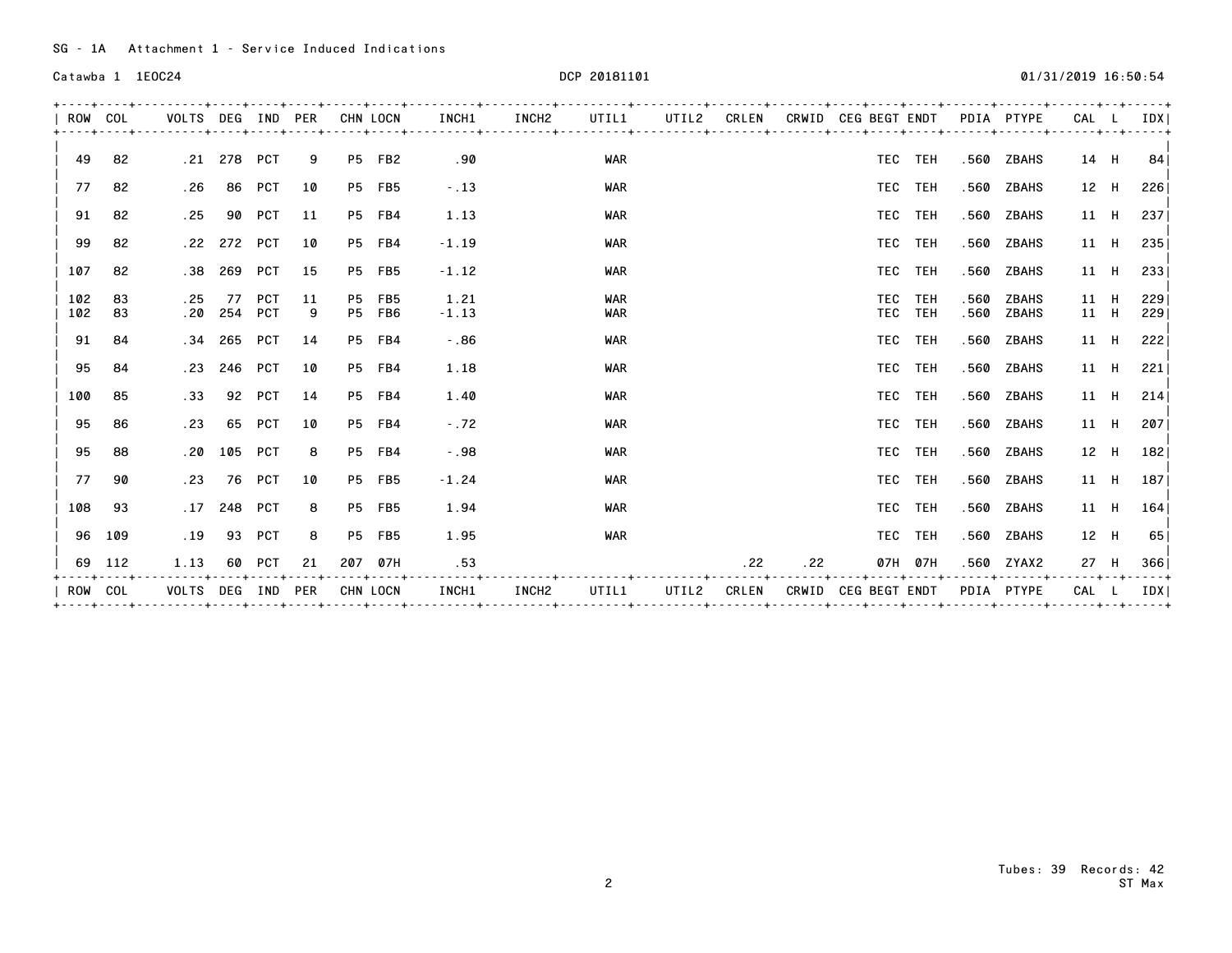SG - 1B Attachment 1 - Service Induced Indications

| $- - - +$<br>- 11<br>18<br>.39<br>18<br>19<br>.38<br>19<br>.38<br>60<br>. 34<br>60<br>.30<br>.20<br>60<br>60<br>. 31<br>62<br>. 32<br>63<br>. 16<br>63<br>.32<br>.25<br>63 | .54 122 PCT<br>100<br>128<br>63<br>250<br>81<br>243<br>248<br>116 PCT<br>265 | 83 PCT<br>PCT<br>PCT<br>PCT<br><b>PCT</b><br>PCT<br>PCT<br>PCT | 17<br>15<br>12<br>12<br>12<br>11<br>8<br>12<br>12<br>7                                                          | P5<br>P5                            | 207 TSH<br>74 TSH<br>207 TSH<br>207 TSH<br>207 TSH<br>FB5<br>FB5<br>P5 FB6<br><b>P5 FB5</b><br>P5 FB5 | .22<br>.19<br>. 26<br>. 07<br>.20<br>$-0.81$<br>$-.91$<br>$-1.19$<br>.97                                           |                                                                                          | <b>WAR</b><br><b>WAR</b><br>WAR<br><b>WAR</b> | .17<br>. 20<br>. 15<br>.17<br>. 19                            | . 4 .<br>.20<br>. 23<br>.20<br>.14<br>.20 | 01H TEH<br>01H TEH<br>01H TEH<br>01H TEH<br>01H TEH<br>TEC TEH<br>TEC TEH<br>TEC TEH | --+----+------ <b>+</b><br>.560<br>.560<br>.560<br>.560                                                                                                      | $- - - - - - +$<br>.560 ZYAX2<br>.560 ZYAX2<br>.560 ZYAX2<br>.560 ZYAX2<br>ZYAX2<br>ZBAHS<br>ZBAHS<br>ZBAHS | $\overline{c}$<br>$\mathbf{2}$                                                                               | 30 H<br>29 H<br>30 H<br>30 H<br>30 H<br>2 H<br>- H<br>H<br>- H | $- - - 4$<br>96<br>184<br>182<br>188<br>188<br>194<br>192<br>192 <br>189                                     |
|----------------------------------------------------------------------------------------------------------------------------------------------------------------------------|------------------------------------------------------------------------------|----------------------------------------------------------------|-----------------------------------------------------------------------------------------------------------------|-------------------------------------|-------------------------------------------------------------------------------------------------------|--------------------------------------------------------------------------------------------------------------------|------------------------------------------------------------------------------------------|-----------------------------------------------|---------------------------------------------------------------|-------------------------------------------|--------------------------------------------------------------------------------------|--------------------------------------------------------------------------------------------------------------------------------------------------------------|-------------------------------------------------------------------------------------------------------------|--------------------------------------------------------------------------------------------------------------|----------------------------------------------------------------|--------------------------------------------------------------------------------------------------------------|
|                                                                                                                                                                            |                                                                              |                                                                |                                                                                                                 |                                     |                                                                                                       |                                                                                                                    |                                                                                          |                                               |                                                               |                                           |                                                                                      |                                                                                                                                                              |                                                                                                             |                                                                                                              |                                                                |                                                                                                              |
|                                                                                                                                                                            |                                                                              |                                                                |                                                                                                                 |                                     |                                                                                                       |                                                                                                                    |                                                                                          |                                               |                                                               |                                           |                                                                                      |                                                                                                                                                              |                                                                                                             |                                                                                                              |                                                                |                                                                                                              |
|                                                                                                                                                                            |                                                                              |                                                                |                                                                                                                 |                                     |                                                                                                       |                                                                                                                    |                                                                                          |                                               |                                                               |                                           |                                                                                      |                                                                                                                                                              |                                                                                                             |                                                                                                              |                                                                |                                                                                                              |
|                                                                                                                                                                            |                                                                              |                                                                |                                                                                                                 |                                     |                                                                                                       |                                                                                                                    |                                                                                          |                                               |                                                               |                                           |                                                                                      |                                                                                                                                                              |                                                                                                             |                                                                                                              |                                                                |                                                                                                              |
|                                                                                                                                                                            |                                                                              |                                                                |                                                                                                                 |                                     |                                                                                                       |                                                                                                                    |                                                                                          |                                               |                                                               |                                           |                                                                                      |                                                                                                                                                              |                                                                                                             |                                                                                                              |                                                                |                                                                                                              |
|                                                                                                                                                                            |                                                                              |                                                                |                                                                                                                 |                                     |                                                                                                       |                                                                                                                    |                                                                                          |                                               |                                                               |                                           |                                                                                      |                                                                                                                                                              |                                                                                                             |                                                                                                              |                                                                |                                                                                                              |
|                                                                                                                                                                            |                                                                              |                                                                |                                                                                                                 |                                     |                                                                                                       |                                                                                                                    |                                                                                          |                                               |                                                               |                                           | TEC TEH                                                                              | .560                                                                                                                                                         | ZBAHS                                                                                                       | $\mathbf{2}$                                                                                                 |                                                                |                                                                                                              |
|                                                                                                                                                                            |                                                                              |                                                                |                                                                                                                 |                                     |                                                                                                       | 1.09                                                                                                               |                                                                                          | <b>WAR</b>                                    |                                                               |                                           | TEC TEH                                                                              | .560                                                                                                                                                         | ZBAHS                                                                                                       | $\mathbf{2}$                                                                                                 | - H                                                            | 184                                                                                                          |
|                                                                                                                                                                            |                                                                              |                                                                |                                                                                                                 |                                     | P5 FB5                                                                                                | $-.56$                                                                                                             |                                                                                          | <b>WAR</b>                                    |                                                               |                                           | TEC TEH                                                                              | .560                                                                                                                                                         | ZBAHS                                                                                                       |                                                                                                              | 2 H                                                            | 170                                                                                                          |
|                                                                                                                                                                            | 272 PCT                                                                      | <b>PCT</b>                                                     | 12<br>10                                                                                                        | P5                                  | FB6<br>P5 FB6                                                                                         | $-0.82$<br>1.39                                                                                                    |                                                                                          | <b>WAR</b><br><b>WAR</b>                      |                                                               |                                           | TEC TEH<br>TEC TEH                                                                   | .560<br>.560                                                                                                                                                 | <b>ZBAHS</b><br>ZBAHS                                                                                       | $\mathbf{2}$                                                                                                 | H<br>2 H                                                       | 177<br>177                                                                                                   |
| 64<br>. 25                                                                                                                                                                 | 260                                                                          | PCT                                                            | 7                                                                                                               |                                     | P5 FB5                                                                                                | $-0.81$                                                                                                            |                                                                                          | <b>WAR</b>                                    |                                                               |                                           | TEC TEH                                                                              | .560                                                                                                                                                         | ZBAHS                                                                                                       |                                                                                                              | $1$ H                                                          | 154                                                                                                          |
| 67<br>.13                                                                                                                                                                  | 94                                                                           |                                                                | 5                                                                                                               |                                     |                                                                                                       | $-0.92$                                                                                                            |                                                                                          | WAR                                           |                                                               |                                           |                                                                                      | .560                                                                                                                                                         | ZBAHS                                                                                                       |                                                                                                              |                                                                | 134                                                                                                          |
| 70<br>.30                                                                                                                                                                  |                                                                              |                                                                | 13                                                                                                              |                                     |                                                                                                       | .88                                                                                                                |                                                                                          | <b>WAR</b>                                    |                                                               |                                           |                                                                                      | .560                                                                                                                                                         | ZBAHS                                                                                                       |                                                                                                              |                                                                | 20                                                                                                           |
| 70<br>. 19<br>70<br>.30<br>70<br>. 54                                                                                                                                      | 79                                                                           | PCT                                                            | 8<br>11<br>18                                                                                                   | P5<br>P5<br><b>P5</b>               | FB4<br>FB5<br>FB6                                                                                     | 1.40<br>1.09<br>.05                                                                                                |                                                                                          | <b>WAR</b><br><b>WAR</b><br><b>WAR</b>        |                                                               |                                           | TEH                                                                                  | .560<br>.560<br>.560                                                                                                                                         | ZBAHS<br>ZBAHS<br>ZBAHS                                                                                     | $\mathbf{2}^{\circ}$                                                                                         | H                                                              | 110<br>110<br>110                                                                                            |
| 70<br>. 78<br>.25<br>70<br>70<br>.50<br>70<br>.22                                                                                                                          | 278<br>97<br>99                                                              | PCT<br>PCT<br>PCT                                              | 20<br>7<br>14<br>7                                                                                              | P5<br><b>P5</b><br><b>P5</b><br>P5. | FB5<br>FB5<br>FB6<br>FB6                                                                              | $-1.15$<br>1.24<br>$-1.35$<br>1.12                                                                                 |                                                                                          | WAR<br><b>WAR</b><br><b>WAR</b><br>WAR        |                                                               |                                           | <b>TEH</b><br>TEH<br>TEH                                                             | .560<br>.560<br>.560<br>.560                                                                                                                                 | ZBAHS<br><b>ZBAHS</b><br><b>ZBAHS</b><br>ZBAHS                                                              | $\mathbf{1}$                                                                                                 | H                                                              | 1061<br>106<br>106<br>106                                                                                    |
|                                                                                                                                                                            |                                                                              |                                                                |                                                                                                                 |                                     |                                                                                                       |                                                                                                                    |                                                                                          |                                               |                                                               |                                           |                                                                                      |                                                                                                                                                              |                                                                                                             |                                                                                                              |                                                                | 106                                                                                                          |
|                                                                                                                                                                            |                                                                              |                                                                |                                                                                                                 |                                     |                                                                                                       |                                                                                                                    |                                                                                          |                                               |                                                               |                                           |                                                                                      |                                                                                                                                                              |                                                                                                             |                                                                                                              |                                                                | 107                                                                                                          |
| 70<br>70                                                                                                                                                                   |                                                                              |                                                                |                                                                                                                 |                                     |                                                                                                       |                                                                                                                    |                                                                                          |                                               |                                                               |                                           |                                                                                      |                                                                                                                                                              |                                                                                                             |                                                                                                              |                                                                | 101<br>101                                                                                                   |
| 70<br>. 42                                                                                                                                                                 |                                                                              |                                                                | 12                                                                                                              |                                     |                                                                                                       | 1.00                                                                                                               |                                                                                          | <b>WAR</b>                                    |                                                               |                                           |                                                                                      |                                                                                                                                                              | ZBAHS                                                                                                       |                                                                                                              |                                                                | 101                                                                                                          |
| 73                                                                                                                                                                         |                                                                              |                                                                |                                                                                                                 |                                     |                                                                                                       |                                                                                                                    |                                                                                          |                                               |                                                               |                                           |                                                                                      |                                                                                                                                                              |                                                                                                             |                                                                                                              |                                                                |                                                                                                              |
| -75                                                                                                                                                                        |                                                                              |                                                                | 10                                                                                                              |                                     |                                                                                                       | $-1.17$                                                                                                            |                                                                                          | <b>WAR</b>                                    |                                                               |                                           |                                                                                      |                                                                                                                                                              |                                                                                                             |                                                                                                              |                                                                | 115                                                                                                          |
| 70<br>70<br>ROW COL                                                                                                                                                        | . 18<br>.31<br>. 23<br>. 41<br>.30                                           | 270<br>96<br>109                                               | PCT<br>112 PCT<br>87 PCT<br>77 PCT<br>88 PCT<br>292 PCT<br>71 PCT<br>PCT<br>PCT<br>92 PCT<br>PCT<br>.23 100 PCT | 6<br>12<br>7<br>12<br>11            | P5<br>P5<br>P5                                                                                        | P5 FB4<br>P5 FB4<br>FB8<br><b>P5 FB4</b><br>FB5<br>FB5<br>P5 FB6<br>P5 FB5<br>P5 FB4<br>VOLTS DEG IND PER CHN LOCN | 1.37<br>$-1.09$<br>$-.73$<br>1.04<br>.86<br>---+----+----+-----+----+---+------<br>INCH1 | INCH2                                         | <b>WAR</b><br>WAR<br>WAR<br><b>WAR</b><br><b>WAR</b><br>UTIL1 |                                           |                                                                                      | TEC TEH<br>TEC TEH<br>TEC TEH<br>TEC TEH<br>TEC<br>TEC<br>TEC<br>TEC<br>TEC TEH<br>TEC TEH<br>TEC TEH<br>TEC TEH<br>TEC TEH<br>TEC TEH<br>TEC TEH<br>TEC TEH | .560<br>.560<br>.560<br>.560<br>.560<br>.560                                                                | ZBAHS<br>ZBAHS<br>ZBAHS<br><b>ZBAHS</b><br>ZBAHS<br>.560 ZBAHS<br>UTIL2 CRLEN CRWID CEG BEGT ENDT PDIA PTYPE | -----+                                                         | 2 H<br>7 H<br>2 H<br>2 H<br>1 H<br>1 H<br>1 H<br>1 H<br>2 H<br>1 H<br>1 H<br>1 H<br>11 H<br>7 H<br>CAL L IDX |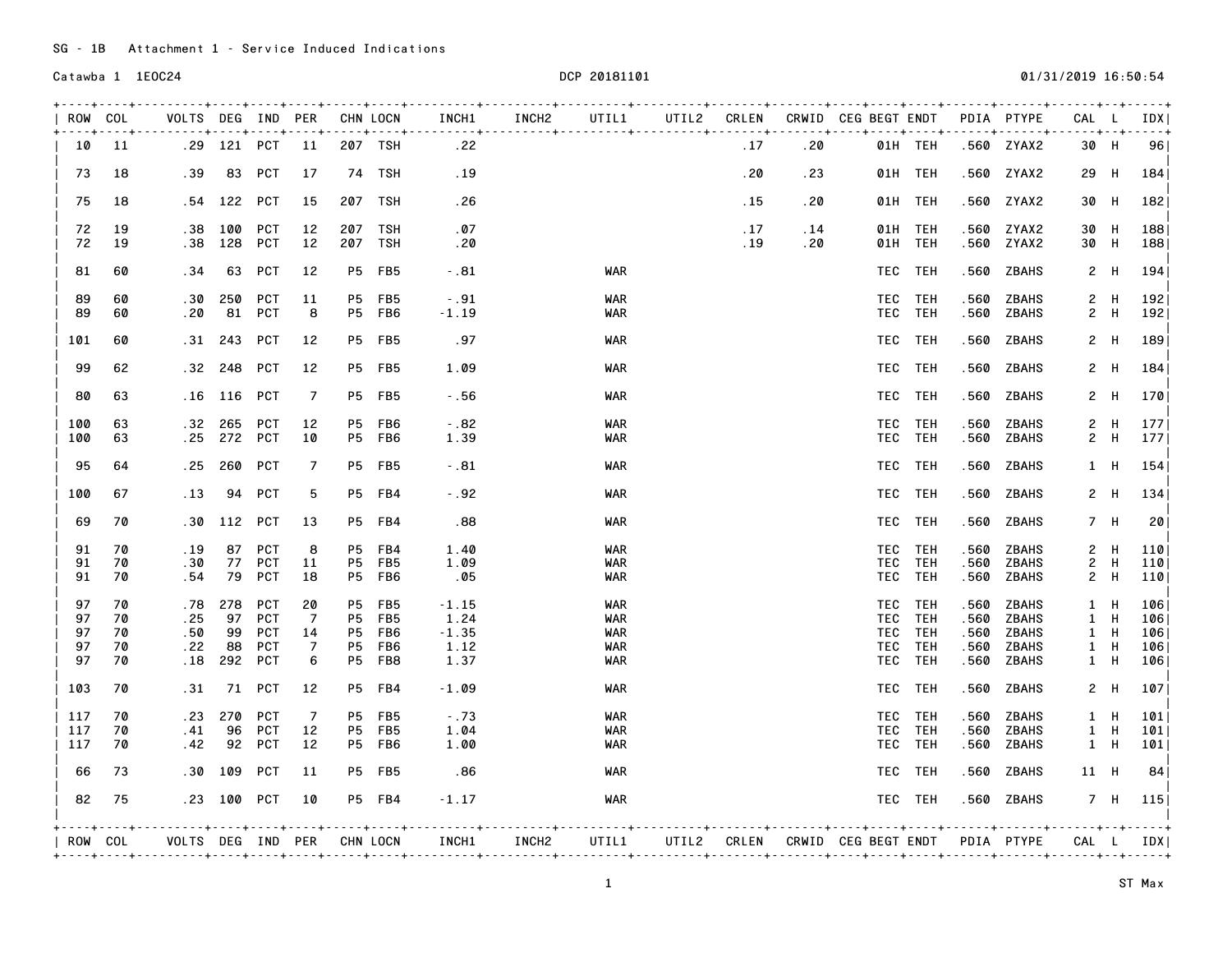| ROW     | COL  | VOLTS            | DEG         | IND        | <b>PER</b> |           | CHN LOCN | INCH1   | INCH2 | UTIL1      | UTIL2 | CRLEN | CRWID | <b>CEG BEGT ENDT</b> |         |      | PDIA PTYPE | CAL   |      | IDX                |
|---------|------|------------------|-------------|------------|------------|-----------|----------|---------|-------|------------|-------|-------|-------|----------------------|---------|------|------------|-------|------|--------------------|
| 96      | 75   | . 24             |             | 91 PCT     | 9          |           | P5 FB6   | $-.67$  |       | <b>WAR</b> |       |       |       |                      | TEC TEH |      | .560 ZBAHS |       | 8 H  | - - - - - +<br>113 |
| 95      | 76   | . 40             | -89         | <b>PCT</b> | 14         |           | P5 FB4   | $-0.87$ |       | <b>WAR</b> |       |       |       |                      | TEC TEH | .560 | ZBAHS      |       | 8 H  | 121                |
| 95      | 76   | .27              | 103         | PCT        | 10         | <b>P5</b> | FB5      | $-.97$  |       | <b>WAR</b> |       |       |       | TEC                  | TEH     | .560 | ZBAHS      |       | 8 H  | 121                |
| 95      | 76   |                  | $.34$ 106   | PCT        | 12         |           | P5 FB6   | $-0.80$ |       | <b>WAR</b> |       |       |       |                      | TEC TEH | .560 | ZBAHS      |       | 8 H  | 121                |
| 65      | 80   |                  | .49 106 PCT |            | 19         |           | P5 FB4   | 1.02    |       | <b>WAR</b> |       |       |       |                      | TEC TEH |      | .560 ZBAHS |       | 12 H | 153                |
| 74      | 83   |                  | $.22$ 104   | PCT        | 10         |           | P5 FB4   | 1.35    |       | <b>WAR</b> |       |       |       |                      | TEC TEH |      | .560 ZBAHS |       | 7 H  | 154                |
| 82      | - 83 | .22              | 98          | PCT        | 10         |           | P5 FB4   | 1.22    |       | <b>WAR</b> |       |       |       |                      | TEC TEH |      | .560 ZBAHS |       |      | 7 H 156            |
| 86      | 83   | . 24             | 98          | PCT        | 10         |           | P5 FB4   | 1.20    |       | <b>WAR</b> |       |       |       |                      | TEC TEH | .560 | ZBAHS      |       | 7 H  | 157 <sub>1</sub>   |
| 86      | 83   | .38 <sub>1</sub> | 283         | PCT        | 15         |           | P5 FB5   | 1.47    |       | <b>WAR</b> |       |       |       |                      | TEC TEH |      | .560 ZBAHS |       | 7 H  | 157                |
| 98      | - 83 | .38              |             | 88 PCT     | 15         |           | P5 FB5   | .98     |       | <b>WAR</b> |       |       |       |                      | TEC TEH |      | .560 ZBAHS |       | 7 H  | 160                |
| 46      | 89   | .18              | 97 PCT      |            | 9          |           | P5 FB5   | 1.38    |       | <b>WAR</b> |       |       |       |                      | TEC TEH |      | .560 ZBAHS |       | 13 H | 25                 |
| 84      | 97   |                  | .36 236 PCT |            | 14         |           | P5 FB3   | .96     |       | <b>WAR</b> |       |       |       |                      | TEC TEH |      | .560 ZBAHS | 10 H  |      | 57 <sub>1</sub>    |
| 93 100  |      |                  | .13 252 PCT |            | 6          |           | P5 07H   | .56     |       | <b>WAR</b> |       |       |       |                      | TEC TEH |      | .560 ZBAHS | 10 H  |      | 94                 |
| 106 103 |      | . 25             |             | 73 PCT     | 10         |           | 207 TSH  | 6.82    |       |            |       | .15   | .14   |                      | 01H TEH |      | .560 ZYAX2 | 30 H  |      | 25                 |
| ROW     | COL  | VOLTS DEG IND    |             |            | PER        |           | CHN LOCN | INCH1   | INCH2 | UTIL1      | UTIL2 | CRLEN | CRWID | CEG BEGT ENDT        |         |      | PDIA PTYPE | CAL L |      | IDX                |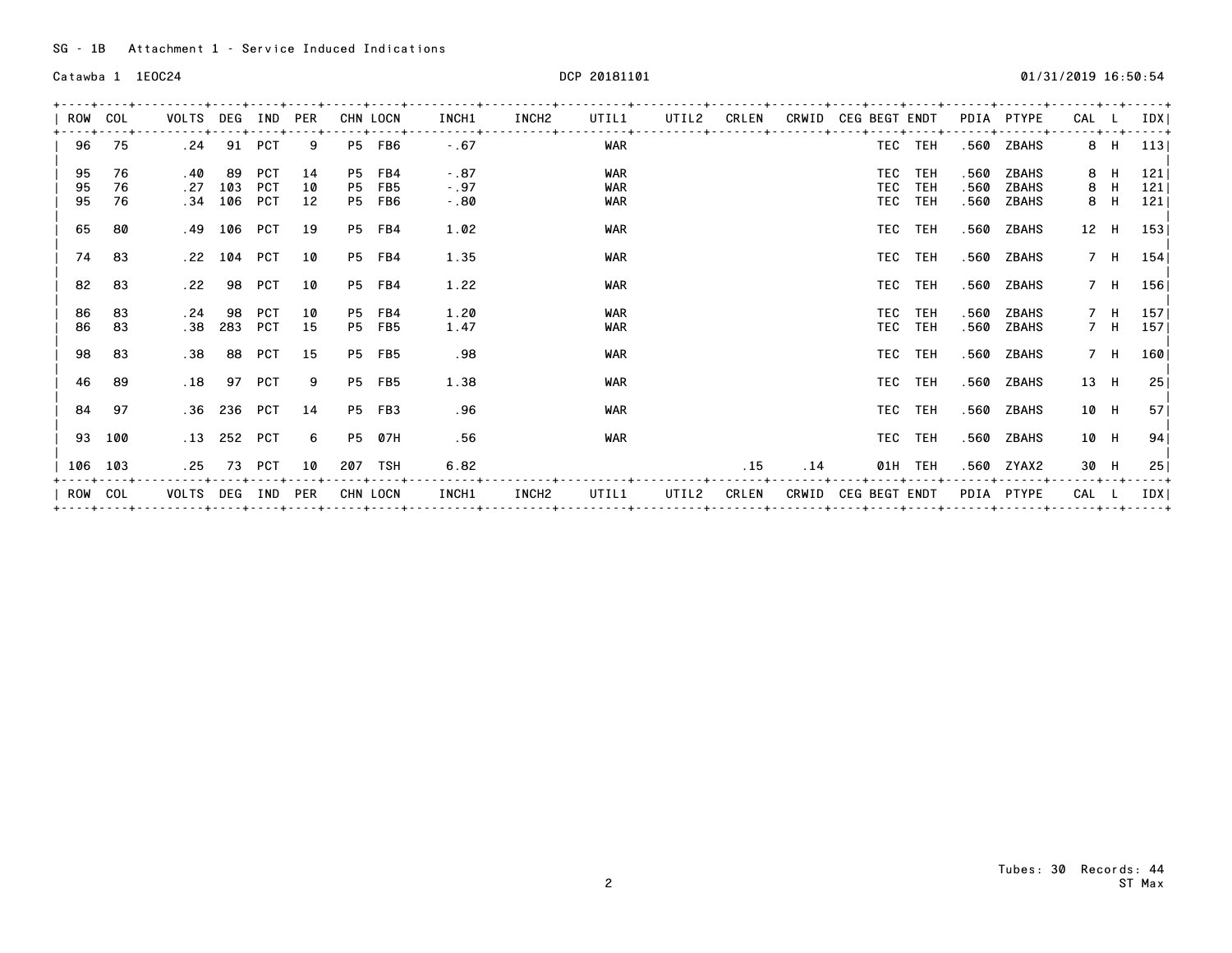| ROW COL  |                | VOLTS DEG IND PER<br>$-++++++++++++$ |                |                  | ---+----+----+-----+ |           | CHN LOCN                | INCH1              | INCH2 | UTIL1                    |     |     | UTIL2 CRLEN CRWID CEG BEGT ENDT PDIA PTYPE |                    |              |                | CAL L |            | IDX  <br>$- - - - 4$   |
|----------|----------------|--------------------------------------|----------------|------------------|----------------------|-----------|-------------------------|--------------------|-------|--------------------------|-----|-----|--------------------------------------------|--------------------|--------------|----------------|-------|------------|------------------------|
| 46       | $\overline{7}$ |                                      | .26 100 PCT 10 |                  |                      |           | 207 TSH                 | 9.31               |       |                          | .13 | .14 |                                            | 01H TEH            |              | .560 ZYAX2     |       |            | 1 H 147                |
| 32       | 31             | .10                                  |                | 99 PCT           | 4                    |           | P5 02H                  | .56                |       | WAR                      |     |     |                                            | TEC TEH            | .560         | ZBAHS          | 10 H  |            | 57 <sub>1</sub>        |
| 104      | 37             | . 17                                 |                | 84 PCT           | 10                   |           | 203 TSH                 | 11.90              |       |                          | .22 | .20 |                                            | 01H TEH            |              | .560 ZYAX2     |       | 1 H        | 290                    |
| 63       | 44             | . 18                                 |                | 281 PCT          | 8                    |           | P5 FB4                  | $-1.92$            |       | <b>WAR</b>               |     |     |                                            | TEC TEH            |              | .560 ZBAHS     |       | 8 H        | 259                    |
| 80       | 51             | . 20                                 | 289            | PCT              | 8                    |           | P5 FB3                  | $-1.56$            |       | WAR                      |     |     |                                            | TEC TEH            | .560         | ZBAHS          | 6     | H          | 173                    |
| 79       | 52             | . 46                                 | 86             | PCT              | 20                   |           | P5 FB3                  | $-2.00$            |       | <b>WAR</b>               |     |     |                                            | TEC TEH            |              | .560 ZBAHS     |       | 5 H        | 168                    |
| 70       | 55             | . 25                                 |                | 84 PCT           | 10                   |           | P5 FB5                  | $-1.29$            |       | WAR                      |     |     |                                            | TEC TEH            |              | .560 ZBAHS     |       | 6 H        | 148                    |
| 76       | 59             | . 25                                 |                | 63 PCT           | 13                   |           | P5 FB6                  | $-1.72$            |       | WAR                      |     |     |                                            | TEC TEH            | .560         | ZBAHS          | 5     | H          | 106                    |
| 80       | 59             | . 23                                 |                | 92 PCT           | 12                   |           | <b>P5 FB5</b>           | 1.85               |       | WAR                      |     |     |                                            | TEC TEH            | .560         | ZBAHS          |       | 5 H        | 107                    |
| 86       | 59             | . 24                                 |                | 95 PCT           | 10                   |           | P5 FB4                  | 1.61               |       | <b>WAR</b>               |     |     |                                            | TEC TEH            | .560         | ZBAHS          |       | 6 H        | 116                    |
| 75<br>75 | 60<br>60       | . 42<br>. 23                         | 281<br>119 PCT | <b>PCT</b>       | 15<br>9              | P5        | FB4<br>P5 FB6           | $-1.20$<br>$-1.09$ |       | <b>WAR</b><br>WAR        |     |     |                                            | TEC TEH<br>TEC TEH | .560<br>.560 | ZBAHS<br>ZBAHS | 6     | H<br>6 H   | 110<br>110             |
| 79       | 60             | .25                                  |                | 108 PCT          | 10                   |           | P5 FB4                  | $-1.26$            |       | <b>WAR</b>               |     |     |                                            | TEC TEH            | .560         | ZBAHS          | 6     | - H        | 109                    |
| 81       | 60             | .12                                  |                | 83 PCT           | 7                    |           | P5 FB6                  | $-.79$             |       | WAR                      |     |     |                                            | TEC TEH            | .560         | ZBAHS          |       | 5 H        | 102                    |
| 66       | 61             | .32                                  |                | 82 PCT           | 13                   |           | <b>P5 FB5</b>           | 1.75               |       | WAR                      |     |     |                                            | TEC TEH            | .560         | ZBAHS          |       | 8 H        | 140                    |
| 72       | 61             | . 40                                 |                | 111 PCT          | 15                   |           | <b>P5 FB5</b>           | 1.27               |       | <b>WAR</b>               |     |     |                                            | TEC TEH            | .560         | ZBAHS          |       | 6 H        | 95                     |
| 76       | 61             | .39                                  | 89             | PCT              | 14                   |           | <b>P5 FB5</b>           | 1.37               |       | <b>WAR</b>               |     |     |                                            | TEC TEH            | .560         | ZBAHS          |       | 6 H        | 96                     |
| 80       | 61             | . 29                                 | 94             | PCT              | 11                   | <b>P5</b> | FB4                     | 1.24               |       | <b>WAR</b>               |     |     |                                            | TEC TEH            | .560         | ZBAHS          |       | 6 H        | 97                     |
| 80       | 61             | .39                                  |                | 91 PCT           | 14                   |           | P5 FB7                  | 1.15               |       | <b>WAR</b>               |     |     |                                            | TEC TEH            | .560         | ZBAHS          |       | 6 H        | 97 <sub>1</sub>        |
| 86<br>86 | 61<br>61       | .30<br>. 49                          | 275            | PCT<br>105 PCT   | 11<br>17             |           | P5 FB4<br>P5 FB5        | $-1.10$<br>$-1.34$ |       | WAR<br><b>WAR</b>        |     |     |                                            | TEC TEH<br>TEC TEH | .560<br>.560 | ZBAHS<br>ZBAHS |       | 6 H<br>6 H | 98<br>98               |
| 73       | 62             | . 18                                 | 113            | PCT              | 10                   |           | P5 FB6                  | $-0.96$            |       | WAR                      |     |     |                                            | TEC TEH            | .560         | ZBAHS          | 5     | - H        | 91                     |
| 75       | 62             | . 56                                 | 107 PCT        |                  | 19                   |           | P5 FB4                  | $-1.15$            |       | WAR                      |     |     |                                            | TEC TEH            | .560         | ZBAHS          |       | 6 H        | 93                     |
| 79<br>79 | 62<br>62       | . 69<br>.23                          | 279<br>99      | PCT<br>PCT       | 22<br>9              |           | P5 FB4<br><b>P5 FB5</b> | $-1.28$<br>1.34    |       | <b>WAR</b><br><b>WAR</b> |     |     |                                            | TEC TEH<br>TEC TEH | .560<br>.560 | ZBAHS<br>ZBAHS |       | 6 H<br>6 H | 92<br>92               |
| 85<br>85 | 62<br>62       | .17<br>.17                           |                | 82 PCT<br>81 PCT | 9<br>9               |           | P5 FB4<br><b>P5 FB5</b> | $-0.54$<br>$-.36$  |       | <b>WAR</b><br><b>WAR</b> |     |     |                                            | TEC TEH<br>TEC TEH | .560<br>.560 | ZBAHS<br>ZBAHS |       | 5 H<br>5 H | 88<br>88               |
| ROW COL  |                | VOLTS DEG IND PER CHN LOCN           |                |                  |                      |           |                         | INCH1              | INCH2 | UTIL1                    |     |     | UTIL2 CRLEN CRWID CEG BEGT ENDT PDIA PTYPE |                    |              |                |       |            | - - - - +<br>CAL L IDX |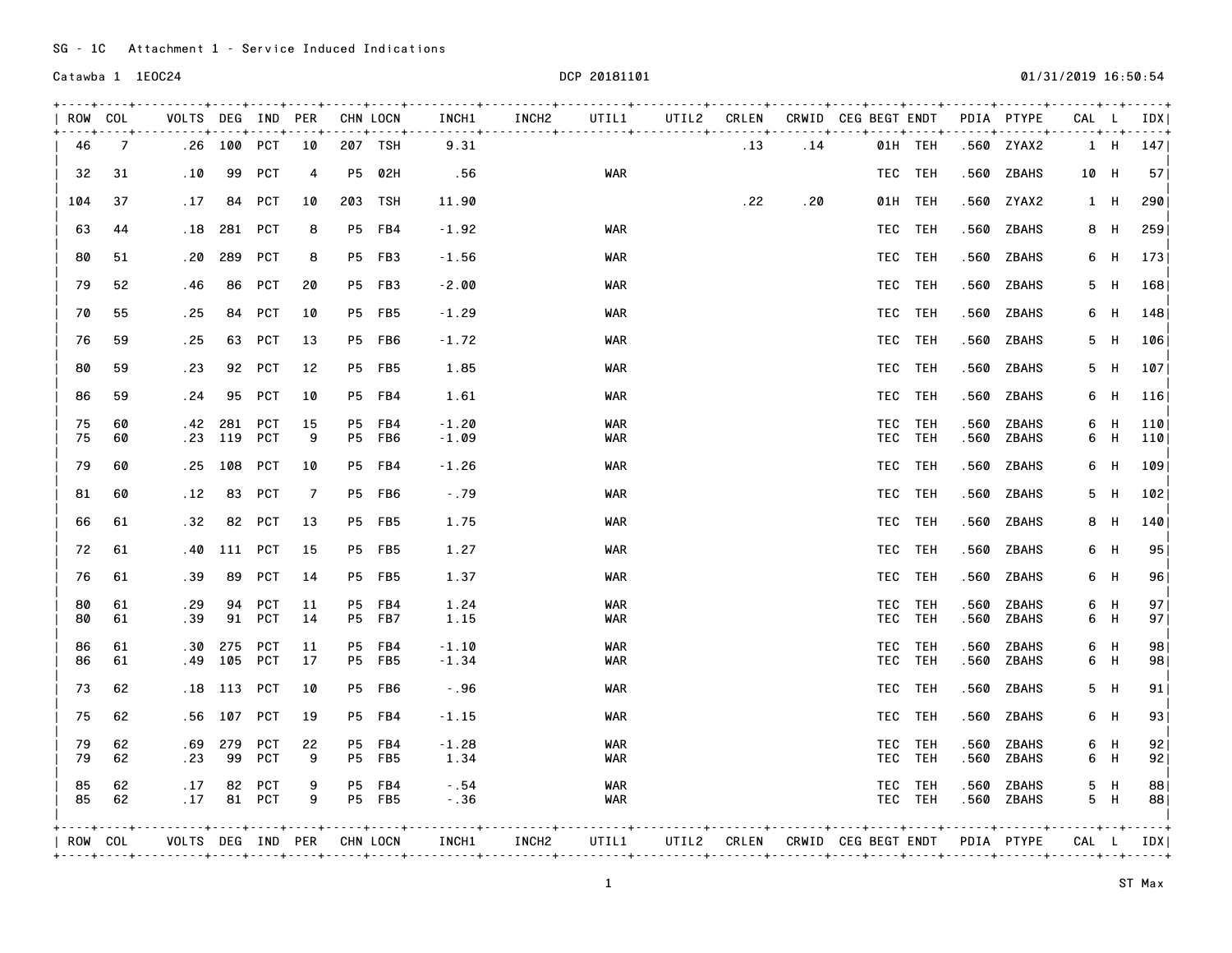SG - 1C Attachment 1 - Service Induced Indications

| ROW COL |         | VOLTS DEG IND PER          |             |            |    |           | CHN LOCN        | INCH1   | INCH2      | UTIL1      |      |     | UTIL2 CRLEN CRWID CEG BEGT ENDT PDIA PTYPE |         |      |            | CAL L          |     | IDX I                  |
|---------|---------|----------------------------|-------------|------------|----|-----------|-----------------|---------|------------|------------|------|-----|--------------------------------------------|---------|------|------------|----------------|-----|------------------------|
| 91      | 62      |                            | .29 100 PCT |            | 11 |           | P5 FB4          | 1.20    | . <b>.</b> | WAR        |      |     |                                            | TEC TEH | .560 | ZBAHS      |                | 6 H | 89                     |
| 91      | 62      | .32                        | 107 PCT     |            | 12 |           | P5 FB5          | $-1.14$ |            | WAR        |      |     |                                            | TEC TEH | .560 | ZBAHS      |                | 6 H | 89                     |
| 91      | 62      | . 40                       | 103 PCT     |            | 15 |           | <b>P5 FB5</b>   | 1.25    |            | WAR        |      |     |                                            | TEC TEH | .560 | ZBAHS      | 6              | - H | 89                     |
|         |         |                            |             |            |    |           |                 |         |            |            |      |     |                                            |         |      |            |                |     |                        |
| 109     | 62      | . 16                       | 115 PCT     |            | 9  |           | P5 FB4          | $-1.11$ |            | <b>WAR</b> |      |     |                                            | TEC TEH | .560 | ZBAHS      |                | 5 H | 82                     |
| 94      | 63      | . 25                       |             | 84 PCT     | 10 |           | P5 FB6          | $-1.11$ |            | WAR        |      |     |                                            | TEC TEH | .560 | ZBAHS      |                | 6 H | 80                     |
| 51      | 64      | . 19                       |             | 104 PCT    | 9  |           | P5 FB4          | 1.39    |            | WAR        |      |     |                                            | TEC TEH | .560 | ZBAHS      |                | 7 H | 132                    |
| 85      | 64      | .21                        |             | 87 PCT     | 11 |           | <b>P5 FB5</b>   | $-0.48$ |            | <b>WAR</b> |      |     |                                            | TEC TEH | .560 | ZBAHS      |                | 5 H | 771                    |
| 74      | 65      | .28                        | 285         | PCT        | 11 |           | P5 FB4          | 1.12    |            | <b>WAR</b> |      |     |                                            | TEC TEH | .560 | ZBAHS      |                | 6 H | 68                     |
| 74      | 65      | .39                        | 268         | PCT        | 14 | P5        | FB5             | 1.35    |            | <b>WAR</b> |      |     |                                            | TEC TEH | .560 | ZBAHS      | 6              | H   | 68                     |
| 74      | 65      | . 25                       | 92          | PCT        | 10 |           | P5 FB6          | $-1.62$ |            | WAR        |      |     |                                            | TEC TEH | .560 | ZBAHS      | 6              | - H | 68                     |
| 82      | 65      | . 27                       | 269         | PCT        | 10 |           | <b>P5 FB5</b>   | 1.71    |            | <b>WAR</b> |      |     |                                            | TEC TEH | .560 | ZBAHS      | 6              | - H | 70                     |
| 3       | 66      | .18                        |             | 81 PCT     | 9  |           | 207 TSC         | 1.75    |            |            | .17  | .20 |                                            | 01C TEC | .560 | ZYAX2      |                | 5 C | 24                     |
| 79      | 66      | .10                        | 94          | <b>PCT</b> | 6  | <b>P5</b> | FB8             | . 73    |            | WAR        |      |     |                                            | TEC TEH | .560 | ZBAHS      | 5              | - H | 62                     |
|         |         |                            |             |            |    |           |                 |         |            |            |      |     |                                            |         |      |            |                |     |                        |
| 97      | 66      | . 54                       | 100         | <b>PCT</b> | 18 |           | <b>P5 FB5</b>   | 1.21    |            | WAR        |      |     |                                            | TEC TEH | .560 | ZBAHS      |                | 6 H | 66                     |
| 99      | 66      | . 26                       | 106         | PCT        | 13 | P5        | FB <sub>5</sub> | .97     |            | <b>WAR</b> |      |     |                                            | TEC TEH | .560 | ZBAHS      | 5              | H   | 61                     |
| 99      | 66      | . 21                       | 58          | PCT        | 11 | P5        | FB6             | . 75    |            | WAR        |      |     |                                            | TEC TEH | .560 | ZBAHS      | 5              | H   | 61                     |
| 99      | 66      | .14                        | 82          | PCT        | 8  | P5        | FB7             | .63     |            | <b>WAR</b> |      |     |                                            | TEC TEH | .560 | ZBAHS      | 5              | H   | 61                     |
| 2       | 67      | . 48                       |             | 271 PCT    | 14 |           | 174 TSC         | 1.48    |            |            | . 26 | .20 |                                            | 01C TEC | .560 | ZYAX2      |                | 6 C | 28                     |
| 98      | 67      | . 27                       | 104         | PCT        | 10 | P5        | FB4             | 1.38    |            | WAR        |      |     |                                            | TEC TEH | .560 | ZBAHS      |                | 6 H | 62                     |
| 98      | 67      | .33                        | 103         | PCT        | 12 | <b>P5</b> | FB5             | 1.26    |            | <b>WAR</b> |      |     |                                            | TEC TEH | .560 | ZBAHS      | 6              | H   | 62                     |
| 98      | 67      | . 28                       | 91          | PCT        | 11 | P5        | FB7             | $-1.27$ |            | WAR        |      |     |                                            | TEC TEH | .560 | ZBAHS      | 6              | H   | 62                     |
| 98      | 67      | . 51                       | 283         | PCT        | 18 | <b>P5</b> | FB7             | 1.24    |            | WAR        |      |     |                                            | TEC TEH | .560 | ZBAHS      | 6              | H   | 62                     |
|         |         |                            |             |            |    |           |                 |         |            |            |      |     |                                            |         |      |            |                |     |                        |
| 108     | 67      | . 42                       | 103         | PCT        | 15 |           | <b>P5 FB7</b>   | 1.23    |            | <b>WAR</b> |      |     |                                            | TEC TEH | .560 | ZBAHS      | 6              | H   | 63                     |
| 77      | 68      | . 19                       |             | 81 PCT     | 10 |           | P5 FB6          | $-0.61$ |            | <b>WAR</b> |      |     |                                            | TEC TEH | .560 | ZBAHS      |                | 5 H | 57 <sub>1</sub>        |
| 98      | 69      | . 31                       | 105         | PCT        | 12 |           | <b>P5 FB5</b>   | 1.32    |            | <b>WAR</b> |      |     |                                            | TEC TEH | .560 | ZBAHS      | 6              | H   | 48                     |
| 102     | 69      | . 26                       | 113         | PCT        | 10 |           | <b>P5 FB5</b>   | 1.20    |            | <b>WAR</b> |      |     |                                            | TEC TEH | .560 | ZBAHS      |                | 6 H | 49                     |
| 102     | 69      | . 74                       |             | 96 PCT     | 23 |           | P5 FB6          | 1.29    |            | <b>WAR</b> |      |     |                                            | TEC TEH | .560 | ZBAHS      |                | 6 H | 49                     |
| 102     | 69      | . 25                       |             | 73 PCT     | 10 |           | P5 FB7          | 1.28    |            | WAR        |      |     |                                            | TEC TEH | .560 | ZBAHS      |                | 6 H | 49                     |
| 106     | 69      | .30                        | 95          | PCT        | 11 |           | P5 FB6          | 2.14    |            | <b>WAR</b> |      |     |                                            | TEC TEH | .560 | ZBAHS      | 6              | - H | 50                     |
| 114     | 69      |                            | .29 106 PCT |            | 11 |           | P5 FB6          | 1.17    |            | WAR        |      |     |                                            | TEC TEH |      | .560 ZBAHS |                | 6 H | 51                     |
|         | ROW COL | VOLTS DEG IND PER CHN LOCN |             |            |    |           |                 | INCH1   | INCH2      | UTIL1      |      |     | UTIL2 CRLEN CRWID CEG BEGT ENDT PDIA PTYPE |         |      |            | -----+------+- |     | - - - - 4<br>CAL L IDX |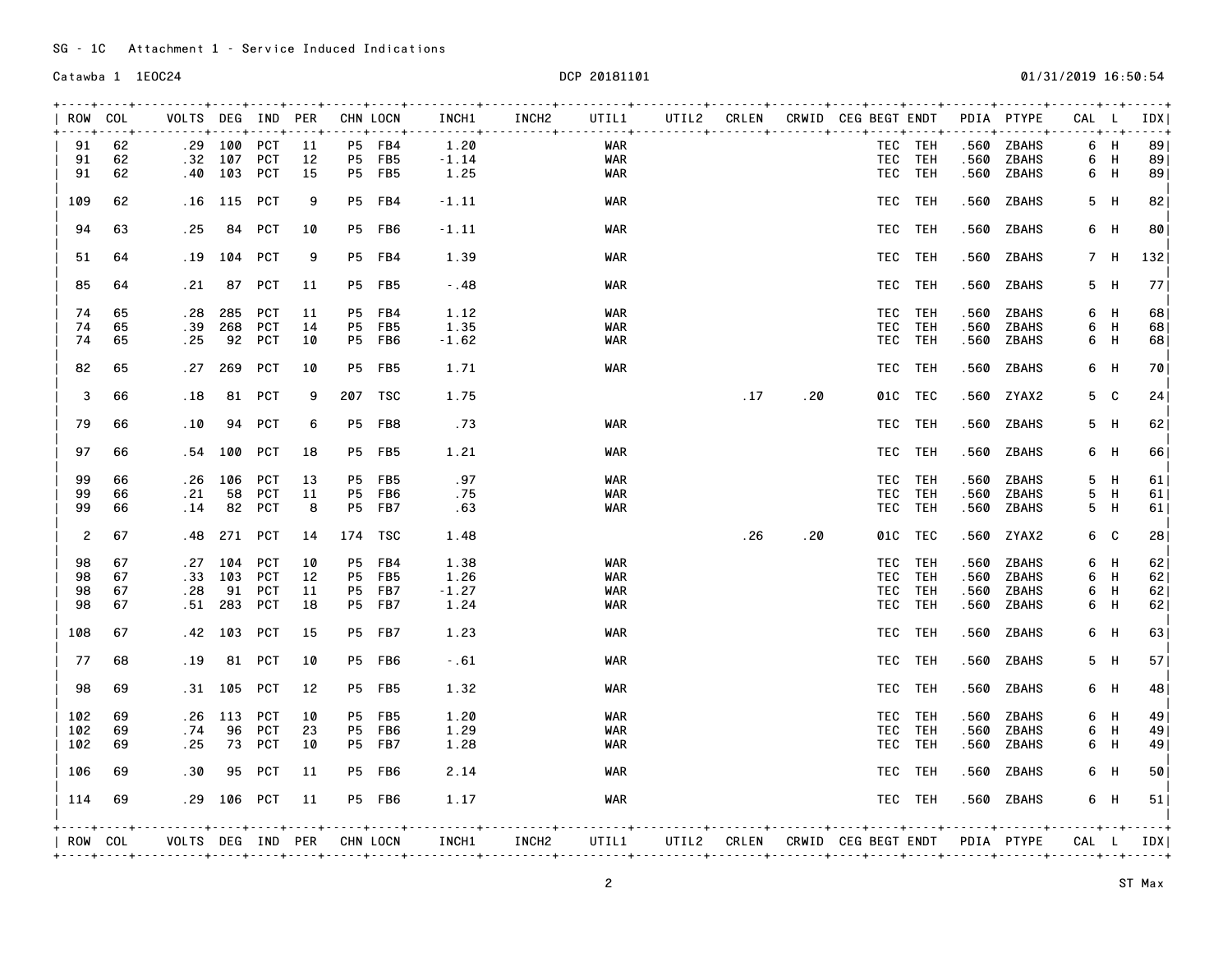| ROW COL |    | VOLTS DEG IND PER<br>. <b>. .</b> |     |             | ---+----+----+-----+ |           | CHN LOCN      | INCH1   | INCH2 | UTIL1      |      |     | UTIL2 CRLEN CRWID CEG BEGT ENDT PDIA PTYPE |         |      |              | CAL L<br><u>. 1 1 .</u> |     | IDX I<br>- - - - 4 |
|---------|----|-----------------------------------|-----|-------------|----------------------|-----------|---------------|---------|-------|------------|------|-----|--------------------------------------------|---------|------|--------------|-------------------------|-----|--------------------|
| 1       | 70 |                                   |     |             | .29 258 PCT 14       | 134 TSC   |               | 1.22    |       |            | . 24 | .14 |                                            | 01C TEC |      | .560 ZYAX2   |                         | 6 C | 271                |
| 93      | 70 | . 24                              | 283 | PCT         | 9                    | P5        | FB4           | $-1.16$ |       | WAR        |      |     |                                            | TEC TEH | .560 | ZBAHS        |                         | 6 H | 41                 |
| 93      | 70 | . 21                              | 93  | PCT         | 8                    | P5        | FB5           | $-1.13$ |       | WAR        |      |     |                                            | TEC TEH | .560 | ZBAHS        |                         | 6 H | 41                 |
| 93      | 70 | . 28                              | 100 | PCT         | 11                   | P5        | FB5           | 1.14    |       | WAR        |      |     |                                            | TEC TEH | .560 | ZBAHS        | 6                       | H   | 41                 |
| 93      | 70 | . 22                              | 109 | PCT         | 9                    | P5        | FB6           | 1.22    |       | WAR        |      |     |                                            | TEC TEH | .560 | ZBAHS        | 6                       | H   | 41                 |
| 95      | 70 | . 18                              | 70  | PCT         | 10                   | <b>P5</b> | FB4           | $-1.11$ |       | <b>WAR</b> |      |     |                                            | TEC TEH | .560 | ZBAHS        | 5                       | H   | 39                 |
| 95      | 70 | .16                               |     | 59 PCT      | 9                    | P5        | FB5           | $-1.11$ |       | <b>WAR</b> |      |     |                                            | TEC TEH | .560 | ZBAHS        | 5                       | H   | 39 <sub>1</sub>    |
| 95      | 70 | .27                               |     | 77 PCT      | 14                   | <b>P5</b> | FB6           | .69     |       | <b>WAR</b> |      |     |                                            | TEC TEH | .560 | ZBAHS        | 5                       | - H | 39                 |
| 89      | 72 | .32                               |     | 88 PCT      | 12                   |           | P5 FB6        | $-13$   |       | <b>WAR</b> |      |     |                                            | TEC TEH | .560 | ZBAHS        | 6                       | - H | 14                 |
| 91      | 72 | . 22                              |     | 81 PCT      | 11                   |           | P5 FB6        | .07     |       | WAR        |      |     |                                            | TEC TEH | .560 | ZBAHS        | 5                       | H   | 13 <sup>1</sup>    |
| 95      | 72 | . 24                              | 80  | PCT         | 12                   | <b>P5</b> | FB4           | . 20    |       | <b>WAR</b> |      |     |                                            | TEC TEH | .560 | ZBAHS        | 5                       | - H | 12                 |
| 95      | 72 | .20                               | 90  | PCT         | 10                   | <b>P5</b> | FB5           | $-.16$  |       | <b>WAR</b> |      |     |                                            | TEC TEH | .560 | ZBAHS        |                         | 5 H | 12                 |
| 95      | 72 | . 28                              | 90  | <b>PCT</b>  | 14                   | <b>P5</b> | FB6           | $-.16$  |       | WAR        |      |     |                                            | TEC TEH | .560 | ZBAHS        | 5                       | H   | 12                 |
| 98      | 73 | . 28                              |     | 106 PCT     | 11                   |           | P5 FB4        | $-.97$  |       | <b>WAR</b> |      |     |                                            | TEC TEH | .560 | ZBAHS        | 14 H                    |     | 267                |
| 98      | 73 | .33                               | 111 | PCT         | 13                   | P5        | FB5           | $-1.07$ |       | <b>WAR</b> |      |     |                                            | TEC TEH | .560 | ZBAHS        | 14 H                    |     | 267                |
| 88      | 75 | .22                               |     | 95 PCT      | 9                    |           | <b>P5 FB5</b> | $-1.19$ |       | <b>WAR</b> |      |     |                                            | TEC TEH | .560 | ZBAHS        | 14 H                    |     | 245                |
| 96      | 75 | . 19                              |     | 92 PCT      | 8                    |           | P5 FB5        | $-1.27$ |       | WAR        |      |     |                                            | TEC TEH |      | .560 ZBAHS   | 14 H                    |     | 247                |
| 104     | 75 | .13                               |     | 97 PCT      | 6                    |           | P5 FB4        | $-0.59$ |       | WAR        |      |     |                                            | TEC TEH | .560 | ZBAHS        | 14 H                    |     | 249                |
| 110     | 75 | . 19                              |     | 71 PCT      | 10                   |           | P5 FB6        | .85     |       | WAR        |      |     |                                            | TEC TEH |      | .560 ZBAHS   | 13 H                    |     | 2371               |
| 75      | 76 | .53                               |     | 99 PCT      | 19                   |           | P5 FB5        | 2.22    |       | WAR        |      |     |                                            | TEC TEH | .560 | ZBAHS        | 14 H                    |     | 240                |
| 83      | 76 | . 97                              | 276 | PCT         | 29                   | P5        | FB5           | $-15$   |       | <b>WAR</b> |      |     |                                            | TEC TEH | .560 | ZBAHS        | 14 H                    |     | 238                |
| 83      | 76 | .38                               | 84  | PCT         | 15                   |           | P5 FB6        | $-0.68$ |       | WAR        |      |     |                                            | TEC TEH | .560 | ZBAHS        | 14 H                    |     | 238                |
|         |    |                                   |     |             |                      |           |               |         |       |            |      |     |                                            |         |      |              |                         |     |                    |
| 85      | 76 | .84                               | 103 | PCT         | 30                   | P5        | FB5           | $-0.53$ |       | <b>WAR</b> |      |     |                                            | TEC TEH | .560 | ZBAHS        | 13 H                    |     | 226                |
| 85      | 76 | . 26                              | 270 | PCT         | 13                   |           | P5 FB6        | $-0.37$ |       | <b>WAR</b> |      |     |                                            | TEC TEH | .560 | ZBAHS        | 13 H                    |     | 226                |
| 97      | 76 | . 27                              |     | 116 PCT     | 11                   |           | P5 FB4        | 1.42    |       | WAR        |      |     |                                            | TEC TEH |      | .560 ZBAHS   | 14 H                    |     | 235                |
| 86      | 77 | .31                               |     | 262 PCT     | 15                   |           | P5 FB8        | $-10$   |       | WAR        |      |     |                                            | TEC TEH |      | .560 ZBAHS   | 13 H                    |     | 216                |
| 98      | 77 | .50                               | 98  | PCT         | 21                   |           | <b>P5 FB5</b> | $-1.48$ |       | <b>WAR</b> |      |     |                                            | TEC TEH | .560 | ZBAHS        | 13 H                    |     | 219                |
| 102     | 77 | . 25                              |     | 110 PCT     | 12                   |           | P5 FB3        | 1.47    |       | <b>WAR</b> |      |     |                                            | TEC TEH | .560 | ZBAHS        | 13 H                    |     | 220                |
| 102     | 77 | .55                               | 95  | PCT         | 23                   | <b>P5</b> | FB4           | $-0.94$ |       | <b>WAR</b> |      |     |                                            | TEC TEH | .560 | <b>ZBAHS</b> | 13 H                    |     | 220                |
| 102     | 77 | .36                               | 280 | PCT         | 17                   |           | P5 FB5        | $-1.57$ |       | WAR        |      |     |                                            | TEC TEH | .560 | ZBAHS        | 13 H                    |     | 220                |
| 102     | 77 |                                   |     | .41 109 PCT | 19                   |           | <b>P5 FB7</b> | $-1.39$ |       | <b>WAR</b> |      |     |                                            | TEC TEH | .560 | ZBAHS        | 13 H                    |     | 2201               |
|         |    |                                   |     |             |                      |           |               |         |       |            |      |     | UTIL2 CRLEN CRWID CEG BEGT ENDT PDIA PTYPE |         |      |              |                         |     | $- - - - +$        |
| ROW COL |    | VOLTS DEG IND PER CHN LOCN        |     |             |                      |           |               | INCH1   | INCH2 | UTIL1      |      |     |                                            |         |      |              | CAL L IDX               |     |                    |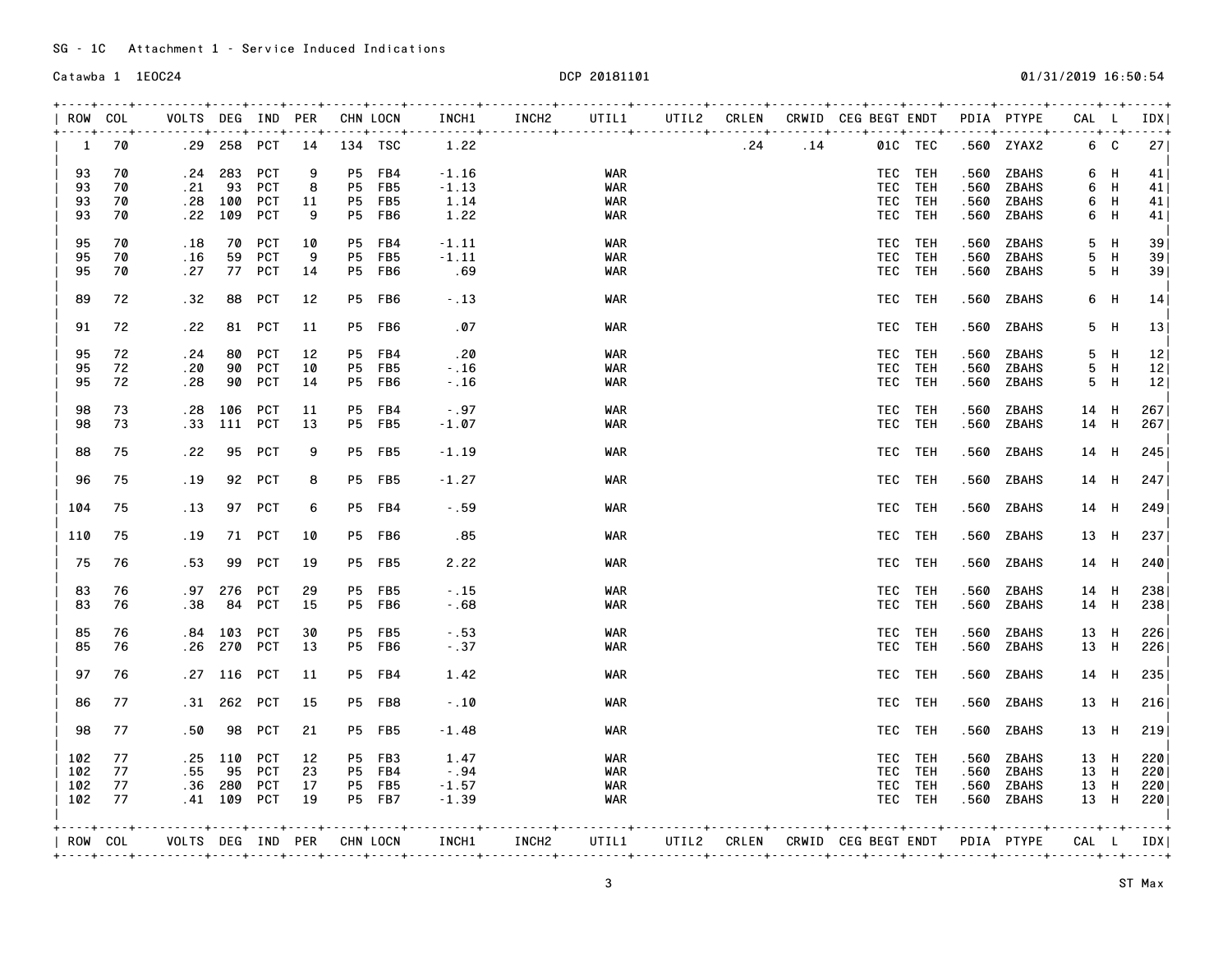| 69<br>97<br>97<br>97<br>97 | 78<br>78<br>78 |                                        | .21 240 PCT |            |                      |           |                       |              |                       |            |  |                              |                                            |                                |              |               |                          |   |
|----------------------------|----------------|----------------------------------------|-------------|------------|----------------------|-----------|-----------------------|--------------|-----------------------|------------|--|------------------------------|--------------------------------------------|--------------------------------|--------------|---------------|--------------------------|---|
|                            |                |                                        |             |            | 9                    |           | <b>P5 FB5</b>         | $-.73$       |                       | WAR        |  |                              |                                            | $- + + - - - + + -$<br>TEC TEH |              | .560 ZBAHS    | 18 H                     |   |
|                            |                |                                        | .33 112 PCT |            | 16                   | P5 a      | FB4                   | 1.25         |                       | WAR        |  |                              |                                            | TEC TEH                        | .560         | ZBAHS         | 13 H                     |   |
|                            |                | .30                                    |             | 257 PCT    | 15                   | <b>P5</b> | FB5                   | $-1.01$      |                       | <b>WAR</b> |  |                              |                                            | TEC TEH                        | .560         | <b>ZBAHS</b>  | 13 H                     |   |
|                            | 78             | .22                                    | 257         | PCT        | 11                   | P5        | FB5                   | 1.25         |                       | WAR        |  |                              |                                            | TEC TEH                        | .560         | ZBAHS         | 13 H                     |   |
|                            | 78             | .71                                    |             | 94 PCT     | 27                   |           | P5 FB6                | $-0.96$      |                       | WAR        |  |                              |                                            | TEC TEH                        | .560         | ZBAHS         | 13 H                     |   |
| 99                         | 78             | . 41                                   |             | 272 PCT    | 16                   |           | P5 FB4                | 1.33         |                       | <b>WAR</b> |  |                              |                                            | TEC TEH                        | .560         | ZBAHS         | 14 H                     |   |
| 101                        | 78             | .25                                    | 82          | PCT        | 12                   | <b>P5</b> | FB4                   | $-.93$       |                       | <b>WAR</b> |  |                              |                                            | TEC TEH                        | .560         | ZBAHS         | 13 H                     |   |
| 101                        | 78             | .29                                    | 93          | PCT        | 14                   | P5        | FB4                   | 1.34         |                       | <b>WAR</b> |  |                              |                                            | TEC TEH                        | .560         | <b>ZBAHS</b>  | 13                       | H |
| 101                        | 78             | .33                                    |             | 103 PCT    | 16                   | P5        | FB5                   | $-0.85$      |                       | <b>WAR</b> |  |                              |                                            | TEC TEH                        | .560         | ZBAHS         | 13 H                     |   |
| 101                        | 78             | .19                                    | 93          | PCT        | 10                   | P5        | FB6                   | $-1.38$      |                       | <b>WAR</b> |  |                              |                                            | TEC TEH                        | .560         | ZBAHS         | 13 H                     |   |
| 103                        | 78             | . 41                                   | 98          | PCT        | 15                   |           | P5 FB6                | $-1.23$      |                       | <b>WAR</b> |  |                              |                                            | TEC TEH                        | .560         | ZBAHS         | 14 H                     |   |
| 69                         | 80             | .33                                    | 248         | PCT        | 13                   |           | <b>P5 FB5</b>         | $-0.09$      |                       | <b>WAR</b> |  |                              |                                            | TEC TEH                        | .560         | ZBAHS         | 18 H                     |   |
| 79                         | 80             | .23                                    |             | 125 PCT    | 10                   |           | P5 FB4                | .92          |                       | <b>WAR</b> |  |                              |                                            | TEC TEH                        | .560         | ZBAHS         | 14 H                     |   |
| 101                        | 80             | . 20                                   | 74          | PCT        | 10                   |           | P5 FB4                | $-1.20$      |                       | <b>WAR</b> |  |                              |                                            | TEC TEH                        | .560         | ZBAHS         | 13 H                     |   |
| 80                         | 81             | .30                                    | 279         | PCT        | 15                   |           | P5 FB4                | $-1.15$      |                       | <b>WAR</b> |  |                              |                                            | TEC TEH                        | .560         | ZBAHS         | 13 H                     |   |
| 96                         | 81             | .20                                    | 96          | PCT        | 10                   |           | <b>P5 FB5</b>         | $-1.53$      |                       | <b>WAR</b> |  |                              |                                            | TEC TEH                        |              | .560 ZBAHS    | 13 H                     |   |
| 100                        | 81             | .19                                    | 259         | PCT        | 10                   |           | P5 FB5                | 1.64         |                       | <b>WAR</b> |  |                              |                                            | TEC TEH                        | .560         | ZBAHS         | 13 H                     |   |
| 102                        | 83             | .27                                    | 89          | PCT        | 13                   |           | P5 FB5                | $-1.63$      |                       | <b>WAR</b> |  |                              |                                            | TEC TEH                        | .560         | ZBAHS         | 13 H                     |   |
| 83                         | 84             | . 34                                   |             | 93 PCT     | 13                   |           | P5 FB5                | $-0.26$      |                       | <b>WAR</b> |  |                              |                                            | TEC TEH                        | .560         | ZBAHS         | 14 H                     |   |
| 98                         | 85             | . 24                                   | 264         | PCT        | 12                   | P5        | FB <sub>3</sub>       | . 85         |                       | <b>WAR</b> |  |                              |                                            | TEC TEH                        | .560         | ZBAHS         | 13 H                     |   |
| 98                         | 85             | . 16                                   | 73          | PCT        | 9                    | P5        | FB4                   | $-0.87$      |                       | <b>WAR</b> |  |                              |                                            | TEC TEH                        | .560         | <b>ZBAHS</b>  | 13 H                     |   |
| 98                         | 85             | .30                                    | 79          | <b>PCT</b> | 15                   | P5        | FB4                   | 1.73         |                       | WAR        |  |                              | TEC                                        | <b>TEH</b>                     | .560         | <b>ZBAHS</b>  | 13 H                     |   |
| 98                         | 85             | . 28                                   | 100         | PCT        | 14                   | P5        | FB5                   | $-1.19$      |                       | WAR        |  |                              |                                            | TEC TEH                        | .560         | ZBAHS         | 13 H                     |   |
| 98                         | 85             | . 27                                   | 84          | PCT        | 13                   | P5        | FB5                   | 1.24         |                       | WAR        |  |                              |                                            | TEC TEH                        | .560         | ZBAHS         | 13 H                     |   |
| 98                         | 85             | . 20                                   | 90          | PCT        | 10                   | P5        | FB6                   | $-1.66$      |                       | <b>WAR</b> |  |                              |                                            | TEC TEH                        | .560         | ZBAHS         | 13 H                     |   |
| 63                         | 86             | .18                                    | 64          | PCT        | 10                   |           | P5 FB4                | $-0.80$      |                       | WAR        |  |                              |                                            | TEC TEH                        | .560         | ZBAHS         | 17 H                     |   |
| 79                         | 86             | . 25                                   | 76          | PCT        | 13                   | P5        | FB5                   | $-0.60$      |                       | <b>WAR</b> |  |                              |                                            | TEC TEH                        | .560         | ZBAHS         | 13 H                     |   |
| 79                         | 86             | . 21                                   | 83          | PCT        | 11                   | P5        | FB6                   | $-0.33$      |                       | <b>WAR</b> |  |                              | TEC                                        | TEH                            | .560         | ZBAHS         | 13 H                     |   |
| 97                         | 86             | .36                                    | 271         | PCT        | 14                   | P5        | FB5                   | $-0.98$      |                       | WAR        |  |                              |                                            | TEC TEH                        | .560         | ZBAHS         | 14 H                     |   |
| 97                         | 86             | .90                                    | 280         | <b>PCT</b> | 27                   | P5        | FB6                   | $-.73$       |                       | <b>WAR</b> |  |                              | TEC                                        | <b>TEH</b>                     | .560         | ZBAHS         | 14 H                     |   |
| 101                        | 86             | . 20                                   | 293         | PCT        | 8                    |           | <b>P5 FB5</b>         | $-.77$       |                       | <b>WAR</b> |  |                              |                                            | TEC TEH                        |              | .560 ZBAHS    | 14 H                     |   |
| 101                        | 86             |                                        | .18 104 PCT |            | 8                    |           | P5 FB6                | $-0.82$      |                       | WAR        |  |                              |                                            | TEC TEH                        |              | .560 ZBAHS    | 14 H                     |   |
| ROW COL                    | $- - - +$      | $- - - - - - - +$<br>VOLTS DEG IND PER |             |            | ---+----+----+-----+ |           | $- - - +$<br>CHN LOCN | . 4<br>INCH1 | . 4 4<br><b>INCH2</b> | UTIL1      |  | ------+-------+---- <b>+</b> | UTIL2 CRLEN CRWID CEG BEGT ENDT PDIA PTYPE |                                | ----+------+ | $- - - - - +$ | $- - - - +$<br>CAL L IDX |   |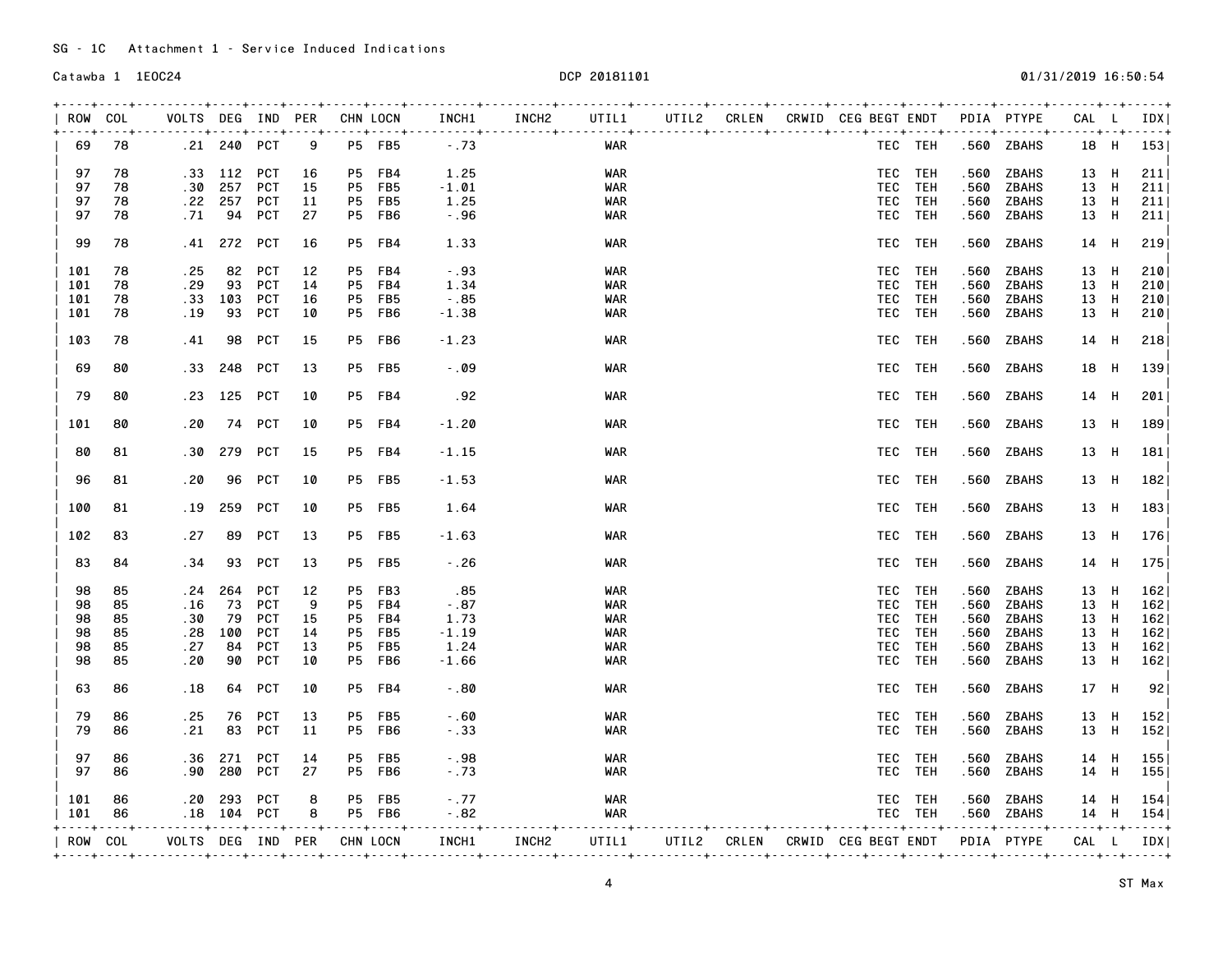| ROW COL        |                | VOLTS DEG IND PER          |                  |                                        |               | CHN LOCN |                                   | INCH1                   | INCH2 | UTIL1             |     |     | UTIL2 CRLEN CRWID CEG BEGT ENDT |                           |              | PDIA PTYPE                   | CAL L                |      | IDX I              |
|----------------|----------------|----------------------------|------------------|----------------------------------------|---------------|----------|-----------------------------------|-------------------------|-------|-------------------|-----|-----|---------------------------------|---------------------------|--------------|------------------------------|----------------------|------|--------------------|
| 103            | 86             |                            | .26 263 PCT 13   |                                        |               |          | P5 FB6                            | $-1.02$                 |       | WAR               |     |     |                                 | TEC TEH                   |              | .560 ZBAHS                   |                      |      | 13 H 146           |
| 105            | 86             |                            | $.29$ 264        | PCT                                    | 12            |          | <b>P5 FB5</b>                     | $-0.69$                 |       | <b>WAR</b>        |     |     |                                 | TEC TEH                   |              | .560 ZBAHS                   |                      |      | 14 H 153           |
| 113            | 86             | .18                        | 104              | <b>PCT</b>                             | 8             |          | P5 FB5                            | $-0.73$                 |       | <b>WAR</b>        |     |     |                                 | TEC TEH                   |              | .560 ZBAHS                   |                      | 14 H | 151                |
| 74             | 87             | .36                        | 88               | <b>PCT</b>                             | 17            |          | P5 FB4                            | $-1.42$                 |       | <b>WAR</b>        |     |     |                                 | TEC TEH                   |              | .560 ZBAHS                   |                      |      | 13 H 138           |
| 90             | 87             | .34                        | 281              | PCT                                    | 16            |          | <b>P5 FB5</b>                     | 1.35                    |       | <b>WAR</b>        |     |     |                                 | TEC TEH                   |              | .560 ZBAHS                   |                      |      | 13 H 139           |
| 92             | 87             | .31                        | 88               | <b>PCT</b>                             | 12            |          | <b>P5 FB5</b>                     | $-1.20$                 |       | WAR               |     |     |                                 | TEC TEH                   |              | .560 ZBAHS                   | 14 H                 |      | 146                |
| 96<br>96<br>96 | 87<br>87<br>87 | . 20<br>.27<br>.13         | 115<br>275<br>96 | <b>PCT</b><br><b>PCT</b><br><b>PCT</b> | 10<br>14<br>7 |          | P5 FB4<br><b>P5 FB5</b><br>P5 FB6 | 1.66<br>1.71<br>$-1.16$ |       | WAR<br>WAR<br>WAR |     |     | TEC                             | TEC TEH<br>TEH<br>TEC TEH | .560<br>.560 | ZBAHS<br>ZBAHS<br>.560 ZBAHS | 13 H<br>13 H<br>13 H |      | 140<br>140 <br>140 |
| 98<br>98       | 87<br>87       | . 25<br>. 26               | 94<br>98         | <b>PCT</b><br><b>PCT</b>               | 10<br>11      |          | <b>P5 FB5</b><br>P5 FB6           | $-1.34$<br>$-1.20$      |       | WAR<br><b>WAR</b> |     |     | TEC                             | TEC TEH<br>TEH            | .560<br>.560 | ZBAHS<br>ZBAHS               | 14 H<br>14 H         |      | 1471<br>147        |
| 100<br>100     | 87<br>87       | .33<br>.18                 | 89<br>86         | <b>PCT</b><br><b>PCT</b>               | 16<br>9       |          | P5 FB4<br>P5 FB5                  | 1.43<br>$-1.49$         |       | <b>WAR</b><br>WAR |     |     |                                 | TEC TEH<br>TEC TEH        | .560<br>.560 | ZBAHS<br>ZBAHS               | 13 H<br>13 H         |      | 141 <br>141        |
| 102            | 87             | .35                        | 89               | PCT                                    | 14            |          | <b>P5 FB5</b>                     | $-.82$                  |       | <b>WAR</b>        |     |     |                                 | TEC TEH                   |              | .560 ZBAHS                   |                      |      | 14 H 148           |
| 63             | 88             | . 22                       | 56               | PCT                                    | 9             |          | P5 FB4                            | $-1.07$                 |       | WAR               |     |     |                                 | TEC TEH                   |              | .560 ZBAHS                   | 18 H                 |      | 83                 |
| 77             | 88             | .22                        | 75               | <b>PCT</b>                             | 11            |          | P5 FB5                            | $-0.42$                 |       | <b>WAR</b>        |     |     |                                 | TEC TEH                   |              | .560 ZBAHS                   | 13 H                 |      | 137                |
| 79             | 88             |                            | .18 111 PCT      |                                        | 8             |          | P5 FB5                            | .02                     |       | <b>WAR</b>        |     |     |                                 | TEC TEH                   |              | .560 ZBAHS                   |                      |      | 14 H 145           |
| 105            | 88             |                            | .56 282          | PCT                                    | 20            |          | <b>P5 FB5</b>                     | $-0.61$                 |       | <b>WAR</b>        |     |     |                                 | TEC TEH                   |              | .560 ZBAHS                   |                      |      | 14 H 143           |
|                | 84 103         |                            | .10 110 PCT      |                                        | 6             |          | P5 05H                            | .49                     |       | <b>WAR</b>        |     |     |                                 | TEC TEH                   |              | .560 ZBAHS                   | 13 H                 |      | 43                 |
|                | 92 115         | .23                        | 76               | PCT                                    | 10            |          | 207 TSC                           | 17.45                   |       |                   | .19 | .27 |                                 | 01C TEC                   |              | .560 ZYAX2                   |                      | 1 C  | 214                |
|                | 93 116         | . 20                       |                  | 80 PCT                                 | 11            |          | 110 TSC                           | 16.27                   |       |                   | .17 | .27 |                                 | 01C TEC                   |              | .560 ZYAX2                   |                      |      | 2 C 250            |
| ROW COL        |                | VOLTS DEG IND PER CHN LOCN |                  |                                        |               |          |                                   | INCH1                   | INCH2 | UTIL1             |     |     | UTIL2 CRLEN CRWID CEG BEGT ENDT |                           |              | PDIA PTYPE                   |                      |      | CAL L IDX          |
|                |                |                            |                  |                                        |               |          |                                   |                         |       |                   |     |     |                                 |                           |              |                              |                      |      |                    |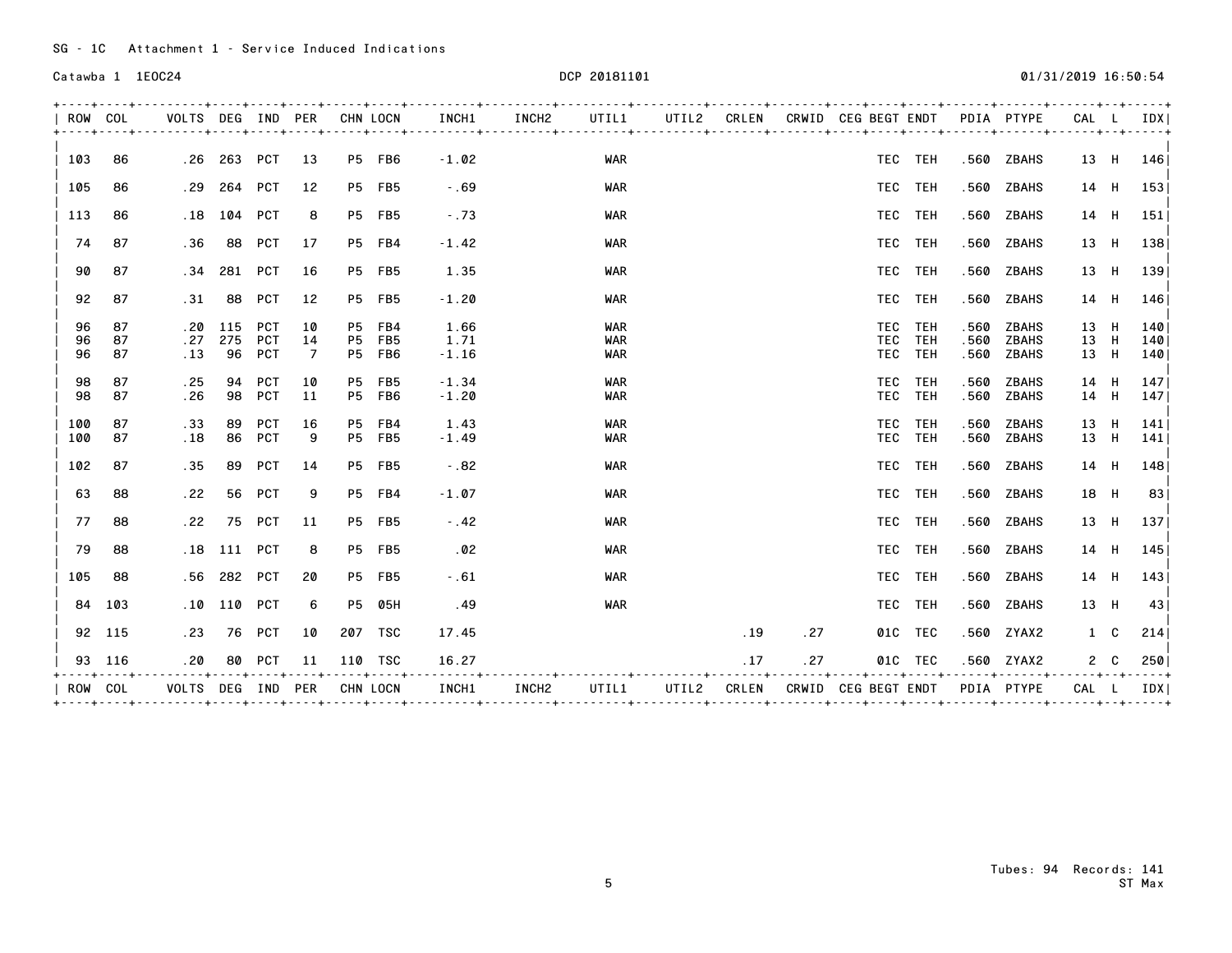| ROW COL |         | VOLTS DEG IND PER          |             |               |           |                | CHN LOCN      | INCH1   | INCH2        | UTIL1      | UTIL2 CRLEN |     |                                 | CRWID CEG BEGT ENDT             |             |      | PDIA PTYPE   | CAL L |            | IDX              |
|---------|---------|----------------------------|-------------|---------------|-----------|----------------|---------------|---------|--------------|------------|-------------|-----|---------------------------------|---------------------------------|-------------|------|--------------|-------|------------|------------------|
| 97      | 34      | .32                        |             | <b>70 PCT</b> | 11        |                | 30 TSC        | .43     |              |            |             | .17 | . 20                            |                                 | 01C TEC     |      | .560 ZYAX2   |       | 1 C        | 269              |
| 99      | 34      | 1.72                       |             | 87 PCT        | 26        |                | 207 TSC       | . 23    |              |            |             | .23 | . 24                            |                                 | 01C TEC     |      | .560 ZYAX2   |       | $2\quad C$ | 299              |
| 109     | 54      | .19                        | 28          | <b>PCT</b>    | 9         |                | 207 05H       | 34.46   |              |            |             | .26 | .20                             |                                 | 06H 05H     |      | .560 ZYAX2   | 36 H  |            | 12               |
| 72      | 59      | .21                        | 80          | PCT           | 12        |                | <b>P5 FB5</b> | . 48    |              | WAR        |             |     |                                 |                                 | TEC TEH     |      | .560 ZBAHS   |       | 8 H        | 197 <sub>1</sub> |
| 94      | 61      | . 21                       | 68          | <b>PCT</b>    | 12        | <b>P5</b>      | FB5           | .57     |              | <b>WAR</b> |             |     |                                 |                                 | TEC TEH     | .560 | <b>ZBAHS</b> |       | 8 H        | 211              |
| 94      | 61      | .40                        | 275         | <b>PCT</b>    | 20        |                | P5 FB6        | 1.07    |              | WAR        |             |     |                                 |                                 | TEC TEH     | .560 | ZBAHS        |       | 8 H        | 211              |
| 114     | 61      | . 27                       | 261         | PCT           | 14        |                | P5 FB4        | $-0.49$ |              | <b>WAR</b> |             |     |                                 |                                 | TEC TEH     | .560 | ZBAHS        |       | 8 H        | $212$            |
| 89      | 62      | .19                        | 70          | PCT           | 10        |                | <b>P5 FB5</b> | .36     |              | <b>WAR</b> |             |     |                                 |                                 | TEC TEH     | .560 | ZBAHS        | 9     | H          | 231              |
| 91      | 62      | .27                        | 256         | PCT           | 15        |                | <b>P5 FB5</b> | $-0.66$ |              | <b>WAR</b> |             |     |                                 |                                 | TEC TEH     | .560 | ZBAHS        |       | 8 H        | 219              |
| 93      | 62      | . 45                       | 89          | <b>PCT</b>    | 20        | <b>P5</b>      | FB5           | $-0.77$ |              | WAR        |             |     |                                 |                                 | TEC TEH     | .560 | ZBAHS        | 9     | H          | 230              |
| 93      | 62      | .08                        | 52          | PCT           | 5         | P <sub>5</sub> | FB6           | $-.75$  |              | WAR        |             |     |                                 |                                 | TEC TEH     | .560 | ZBAHS        | 9     | H          | 230              |
| 93      | 62      | .21                        |             | 74 PCT        | 11        |                | P5 FB7        | $-0.48$ |              | WAR        |             |     |                                 |                                 | TEC TEH     | .560 | <b>ZBAHS</b> | 9     | H          | 230              |
| 95      | 62      | .19                        | 260         | PCT           | 11        |                | P5 FB5        | $-0.61$ |              | <b>WAR</b> |             |     |                                 |                                 | TEC TEH     |      | .560 ZBAHS   |       | 8 H        | 218              |
| 80      | 63      | .26                        | 89          | PCT           | 14        |                | P5 FB6        | $-1.35$ |              | WAR        |             |     |                                 |                                 | TEC TEH     | .560 | ZBAHS        |       | 8 H        | 225              |
| 95      | 64      | .17                        | 260         | PCT           | 10        |                | P5 FB5        | 1.67    |              | WAR        |             |     |                                 |                                 | TEC TEH     | .560 | ZBAHS        |       | 8 H        | 233              |
| 97      | 64      | .10                        | 83          | PCT           | 6         |                | P5 FB5        | $-1.38$ |              | <b>WAR</b> |             |     |                                 |                                 | TEC TEH     |      | .560 ZBAHS   |       | 9 H        | 243              |
| 99      | 64      | . 18                       | 274         | PCT           | 11        |                | <b>P5 FB5</b> | 1.64    |              | <b>WAR</b> |             |     |                                 |                                 | TEC TEH     | .560 | ZBAHS        |       | 8 H        | 232              |
| 113     | 64      | . 15                       | 68          | <b>PCT</b>    | 9         |                | P5 FB5        | $-1.52$ |              | WAR        |             |     |                                 |                                 | TEC TEH     |      | .560 ZBAHS   |       | 8 H        | 229              |
| 100     | 65      | .08                        | 245         | <b>PCT</b>    | 5         |                | P5 FB4        | 1.48    |              | <b>WAR</b> |             |     |                                 |                                 | TEC TEH     | .560 | ZBAHS        |       | 8 H        | 240              |
| 110     | 65      | . 21                       | 265         | <b>PCT</b>    | 12        |                | P5 FB3        | $-1.01$ |              | <b>WAR</b> |             |     |                                 |                                 | TEC TEH     | .560 | ZBAHS        |       | 8 H        | 241              |
| 110     | 65      | .19                        | 87          | <b>PCT</b>    | 11        |                | P5 FB4        | $-1.00$ |              | WAR        |             |     |                                 |                                 | TEC TEH     | .560 | ZBAHS        | 8     | H          | 241              |
| 110     | 65      | . 31                       | 254         | PCT           | 16        |                | <b>P5 FB5</b> | $-1.58$ |              | WAR        |             |     |                                 |                                 | TEC TEH     | .560 | ZBAHS        | 8     | H          | 241              |
| 57      | 66      | . 49                       | 95          | <b>PCT</b>    | 22        |                | <b>P5 FB5</b> | $-1.19$ |              | WAR        |             |     |                                 |                                 | TEC TEH     | .560 | <b>ZBAHS</b> | 10 H  |            | 95               |
| 71      | 66      | .10                        | 69          | <b>PCT</b>    | 6         |                | <b>P5 FB5</b> | 1.81    |              | <b>WAR</b> |             |     |                                 |                                 | TEC TEH     | .560 | ZBAHS        |       | 9 H        | 264              |
| 77      | 66      | . 22                       |             | 73 PCT        | 12        |                | <b>P5 FB5</b> | 1.14    |              | <b>WAR</b> |             |     |                                 |                                 | TEC TEH     |      | .560 ZBAHS   |       | 8 H        | 253              |
| 79      | 66      | .10                        | 60          | <b>PCT</b>    | 6         |                | <b>P5 FB5</b> | .30     |              | <b>WAR</b> |             |     |                                 |                                 | TEC TEH     | .560 | ZBAHS        |       | 9 H        | 262              |
| 94      | 67      | . 20                       |             | 85 PCT        | 11        |                | P5 FB4        | $-.74$  |              | WAR        |             |     |                                 |                                 | TEC TEH     |      | .560 ZBAHS   |       | 8 H        | 255              |
| 94      | 67      |                            | .17 252 PCT |               | 10        |                | P5 FB6        | $-1.27$ |              | WAR        |             |     |                                 |                                 | TEC TEH     |      | .560 ZBAHS   |       | 8 H        | 255              |
|         | $- - +$ | -------                    |             |               | $- - - +$ |                | $- - - +$     | . 4     | . 4 4        |            |             |     | ------ <del>+-------+----</del> |                                 | - - - - + - | . 4  | - - - - - 4  |       |            |                  |
| ROW COL |         | VOLTS DEG IND PER CHN LOCN |             |               |           |                |               | INCH1   | <b>INCH2</b> | UTIL1      |             |     |                                 | UTIL2 CRLEN CRWID CEG BEGT ENDT |             |      | PDIA PTYPE   | CAL L |            | <b>IDXI</b>      |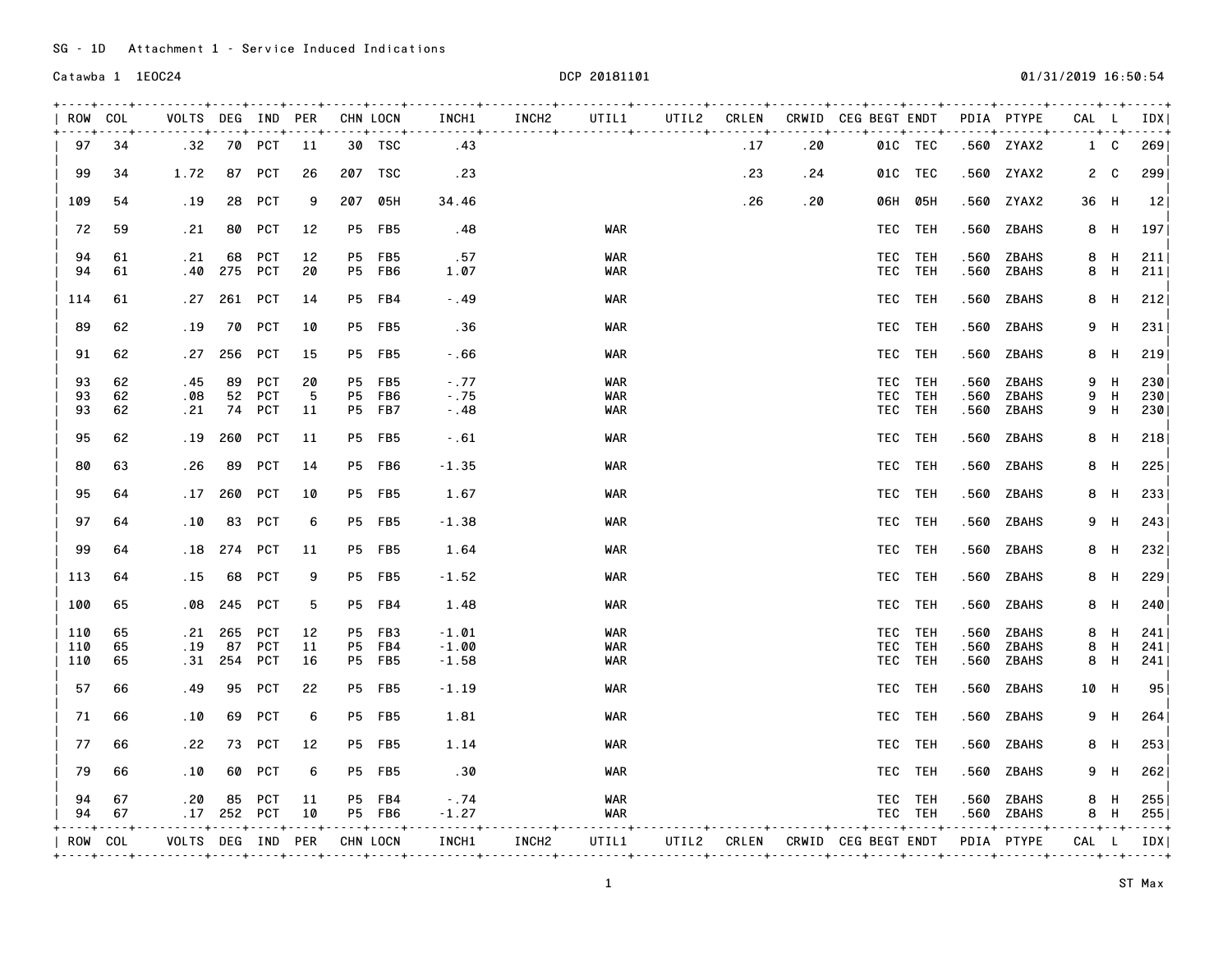|          | ROW COL  |                                                          |                 |                   |               | VOLTS DEG IND PER CHN LOCN |                         | INCH1                   | INCH2        | UTIL1                    |  | UTIL2 CRLEN CRWID CEG BEGT ENDT PDIA PTYPE |                    |              |                             | CAL L               | IDX       |
|----------|----------|----------------------------------------------------------|-----------------|-------------------|---------------|----------------------------|-------------------------|-------------------------|--------------|--------------------------|--|--------------------------------------------|--------------------|--------------|-----------------------------|---------------------|-----------|
| 79       | 68       | .21                                                      |                 | 67 PCT            | 11            |                            | <b>P5 FB5</b>           | $-.83$                  |              | WAR                      |  |                                            | TEC TEH            |              | .560 ZBAHS                  | 11 H                | <b>18</b> |
| 81<br>81 | 68<br>68 | . 21                                                     | 88<br>$.28$ 103 | <b>PCT</b><br>PCT | 11<br>14      |                            | P5 FB4<br><b>P5 FB6</b> | 1.64<br>$-0.34$         |              | <b>WAR</b><br>WAR        |  |                                            | TEC TEH<br>TEC TEH | .560<br>.560 | ZBAHS<br>ZBAHS              | 10 H<br>10 H        | 14 <br>14 |
|          |          |                                                          |                 |                   |               |                            |                         |                         |              |                          |  |                                            |                    |              |                             |                     |           |
| 95       | 68       | . 23                                                     | 80              | PCT               | 12            |                            | P5 FB3                  | $-0.66$                 |              | <b>WAR</b>               |  |                                            | TEC TEH            | .560         | ZBAHS                       | 11 H                | 12        |
| 95       | 68       |                                                          | $.37$ 100       | PCT               | 17            |                            | P5 FB5                  | $-0.64$                 |              | WAR                      |  |                                            | TEC TEH            | .560         | ZBAHS                       | 11 H                |           |
| 95       | 68       | .35                                                      | 96              | PCT               | 17            |                            | <b>P5 FB7</b>           | $-0.61$                 |              | WAR                      |  |                                            | TEC TEH            |              | .560 ZBAHS                  | 11 H                | 12        |
| 97       | 68       | . 73                                                     | 103             | <b>PCT</b>        | 28            |                            | P5 FB5                  | $-0.67$                 |              | <b>WAR</b>               |  |                                            | TEC TEH            | .560         | ZBAHS                       | 10 H                | 10        |
| 97       | 68       | . 18                                                     | 288             | PCT               | 10            |                            | P5 FB6                  | $-0.45$                 |              | <b>WAR</b>               |  |                                            | TEC TEH            |              | .560 ZBAHS                  | 10 H                | 10        |
| 99       | 68       | . 19                                                     | 99              | <b>PCT</b>        | 10            |                            | <b>P5 FB5</b>           | 1.25                    |              | <b>WAR</b>               |  |                                            | TEC TEH            |              | .560 ZBAHS                  | 11 H                |           |
| 80       | 69       |                                                          | .12 109         | <b>PCT</b>        | 7             |                            | P5 FB4                  | 1.38                    |              | WAR                      |  |                                            | TEC TEH            |              | .560 ZBAHS                  | 10 H                |           |
| 90       | 69       | .30                                                      | 106             | PCT               | 15            |                            | P5 FB4                  | . 78                    |              | WAR                      |  |                                            | TEC TEH            |              | .560 ZBAHS                  | 10 H                |           |
| 92       | 69       | .23                                                      | 81              | PCT               | 12            |                            | P5 FB4                  | .91                     |              | <b>WAR</b>               |  |                                            | TEC TEH            |              | .560 ZBAHS                  | 11 H                |           |
| 100      | 69       | .37                                                      | 104             | <b>PCT</b>        | 18            |                            | P5 FB5                  | 1.00                    |              | <b>WAR</b>               |  |                                            | TEC TEH            | .560         | ZBAHS                       | 10 H                |           |
| 100      | 69       | .50                                                      | 100             | PCT               | 22            |                            | P5 FB6                  | 1.06                    |              | <b>WAR</b>               |  |                                            | TEC TEH            | .560         | ZBAHS                       | 10 H                |           |
| 102      | 69       | .18                                                      |                 | 91 PCT            | 10            |                            | P5 FB4                  | 1.00                    |              | <b>WAR</b>               |  |                                            | TEC TEH            |              | .560 ZBAHS                  | 11 H                |           |
| 114      | 69       | .14                                                      |                 | 54 PCT            | 8             |                            | P5 FB4                  | $-1.09$                 |              | <b>WAR</b>               |  |                                            | TEC TEH            | .560         | ZBAHS                       | 10 H                |           |
| 114      | 69       | .16                                                      |                 | 68 PCT            | 9             |                            | P5 FB4                  | 1.59                    |              | <b>WAR</b>               |  |                                            | TEC TEH            | .560         | ZBAHS                       | 10 H                |           |
| 114      | 69       | .17                                                      |                 | 75 PCT            | 9             |                            | <b>P5 FB5</b>           | .92                     |              | <b>WAR</b>               |  |                                            | TEC TEH            | .560         | ZBAHS                       | 10 H                |           |
| 77       | 70       | .19                                                      | 292             | PCT               | 10            |                            | <b>P5 FB5</b>           | 1.63                    |              | <b>WAR</b>               |  |                                            | TEC TEH            |              | .560 ZBAHS                  | 10 H                |           |
| 93       | 70       | .47                                                      | 94              | <b>PCT</b>        | 21            |                            | <b>P5 FB5</b>           | $-1.16$                 |              | WAR                      |  |                                            | TEC TEH            | .560         | ZBAHS                       | 10 H                |           |
| 93       | 70       | . 28                                                     |                 | 87 PCT            | 15            |                            | <b>P5 FB6</b>           | $-1.17$                 |              | <b>WAR</b>               |  |                                            | TEC TEH            | .560         | ZBAHS                       | 10 H                |           |
| 88       | 71       | . 18                                                     |                 | 297 PCT           | 10            |                            | <b>P5 FB5</b>           | $-0.81$                 |              | <b>WAR</b>               |  |                                            | TEC TEH            |              | .560 ZBAHS                  | 10 H                |           |
| 108      | 71       | .25                                                      | 91              | PCT               | 13            |                            | <b>P5 FB5</b>           | $-.40$                  |              | <b>WAR</b>               |  |                                            | TEC TEH            |              | .560 ZBAHS                  | 10 H                |           |
| 93       | 72       | . 15                                                     | 279             | <b>PCT</b>        | 9             |                            | P5 FB4                  | $-0.38$                 |              | <b>WAR</b>               |  |                                            | TEC TEH            | .560         | ZBAHS                       | 10 H                |           |
| 105      | 72       | .17                                                      | 84              | <b>PCT</b>        | 10            |                            | P5 FB6                  | $-0.46$                 |              | <b>WAR</b>               |  |                                            | TEC TEH            |              | .560 ZBAHS                  | 10 H                |           |
|          |          |                                                          |                 |                   |               |                            |                         |                         |              |                          |  |                                            |                    |              |                             |                     |           |
| 80<br>80 | 73<br>73 | .25<br>.43                                               | 110<br>93       | <b>PCT</b><br>PCT | 14<br>21      |                            | P5 FB4<br><b>P5 FB5</b> | 1.43<br>1.55            |              | <b>WAR</b><br><b>WAR</b> |  |                                            | TEC TEH<br>TEC TEH | .560<br>.560 | <b>ZBAHS</b><br>ZBAHS       | 14 H<br>14 H        |           |
|          |          |                                                          |                 |                   |               |                            |                         |                         |              |                          |  |                                            |                    |              |                             |                     |           |
| 86       | 73       |                                                          | .30 105         | PCT               | 16            |                            | P5 FB4                  | 1.30                    |              | <b>WAR</b>               |  |                                            | TEC TEH            |              | .560 ZBAHS                  | 14 H                |           |
| 86       | 73       |                                                          | .48 100         | PCT               | 22            |                            | <b>P5 FB5</b>           | 1.75                    |              | <b>WAR</b>               |  |                                            | TEC TEH            |              | .560 ZBAHS                  | 14 H                |           |
| 86       | 73       | .37<br>- - - <del>4</del> - - - - - - - - - <del>-</del> |                 | 98 PCT            | 19<br>. 4 4 4 | $- - - - - +$              | P5 FB6                  | $-1.30$<br>. <b>. .</b> |              | <b>WAR</b>               |  |                                            | TEC TEH            |              | .560 ZBAHS<br>$- - - - - +$ | 14 H<br>$- - - - +$ | $- - - +$ |
|          | ROW COL  | VOLTS DEG IND PER CHN LOCN                               |                 |                   |               |                            |                         | INCH1                   | <b>INCH2</b> | UTIL1                    |  | UTIL2 CRLEN CRWID CEG BEGT ENDT PDIA PTYPE |                    |              |                             | CAL L               | IDX I     |